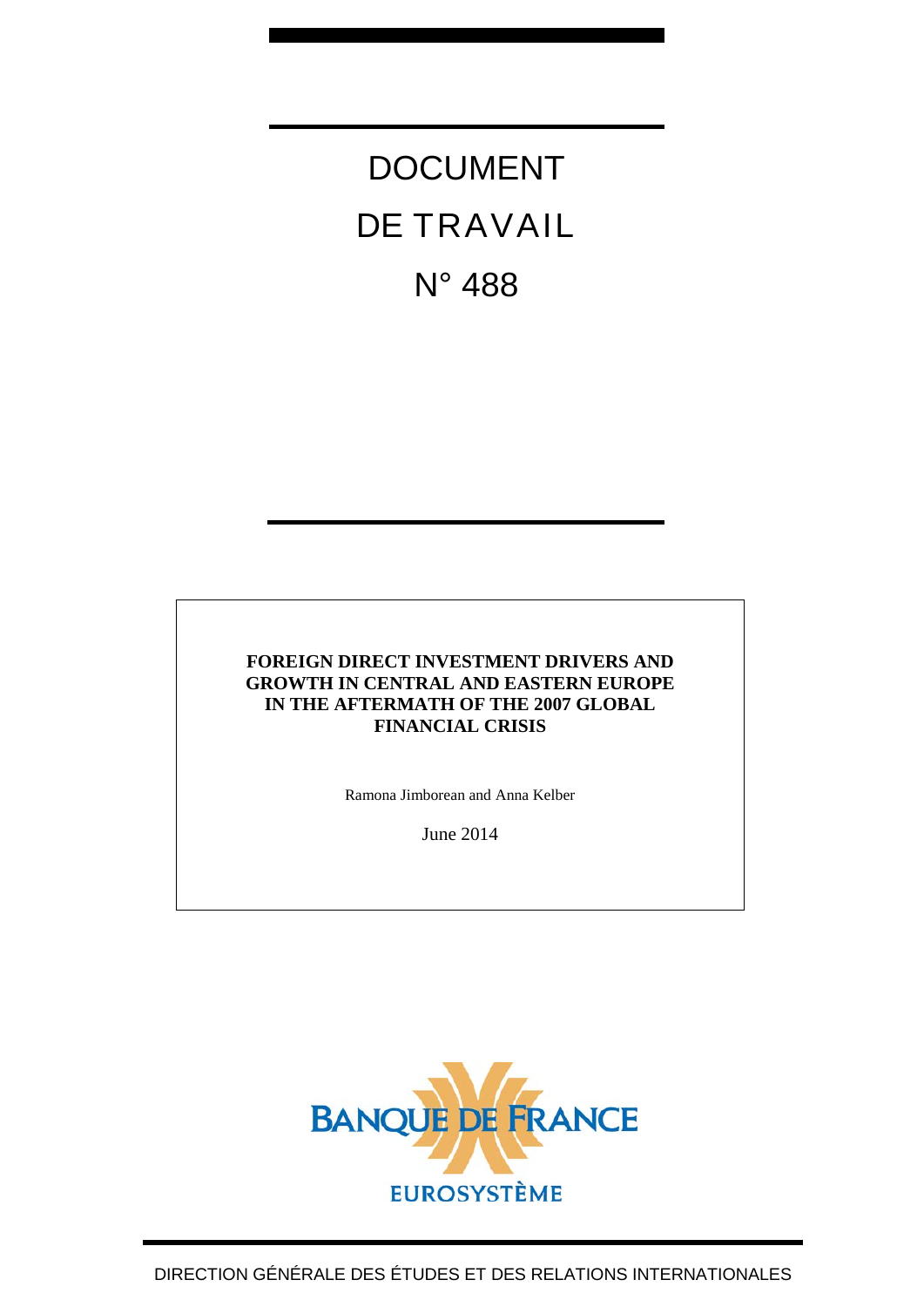## DIRECTION GÉNÉRALE DES ÉTUDES ET DES RELATIONS INTERNATIONALES

#### **FOREIGN DIRECT INVESTMENT DRIVERS AND GROWTH IN CENTRAL AND EASTERN EUROPE IN THE AFTERMATH OF THE 2007 GLOBAL FINANCIAL CRISIS**

Ramona Jimborean and Anna Kelber

June 2014

Les Documents de travail reflètent les idées personnelles de leurs auteurs et n'expriment pas nécessairement la position de la Banque de France. Ce document est disponible sur le site internet de la Banque de France « [www.banque-france.fr](http://www.banque-france.fr/) ».

Working Papers reflect the opinions of the authors and do not necessarily express the views of the Banque de France. This document is available on the Banque de France Website ["www.banque-france.fr"](http://www.banque-france.fr/).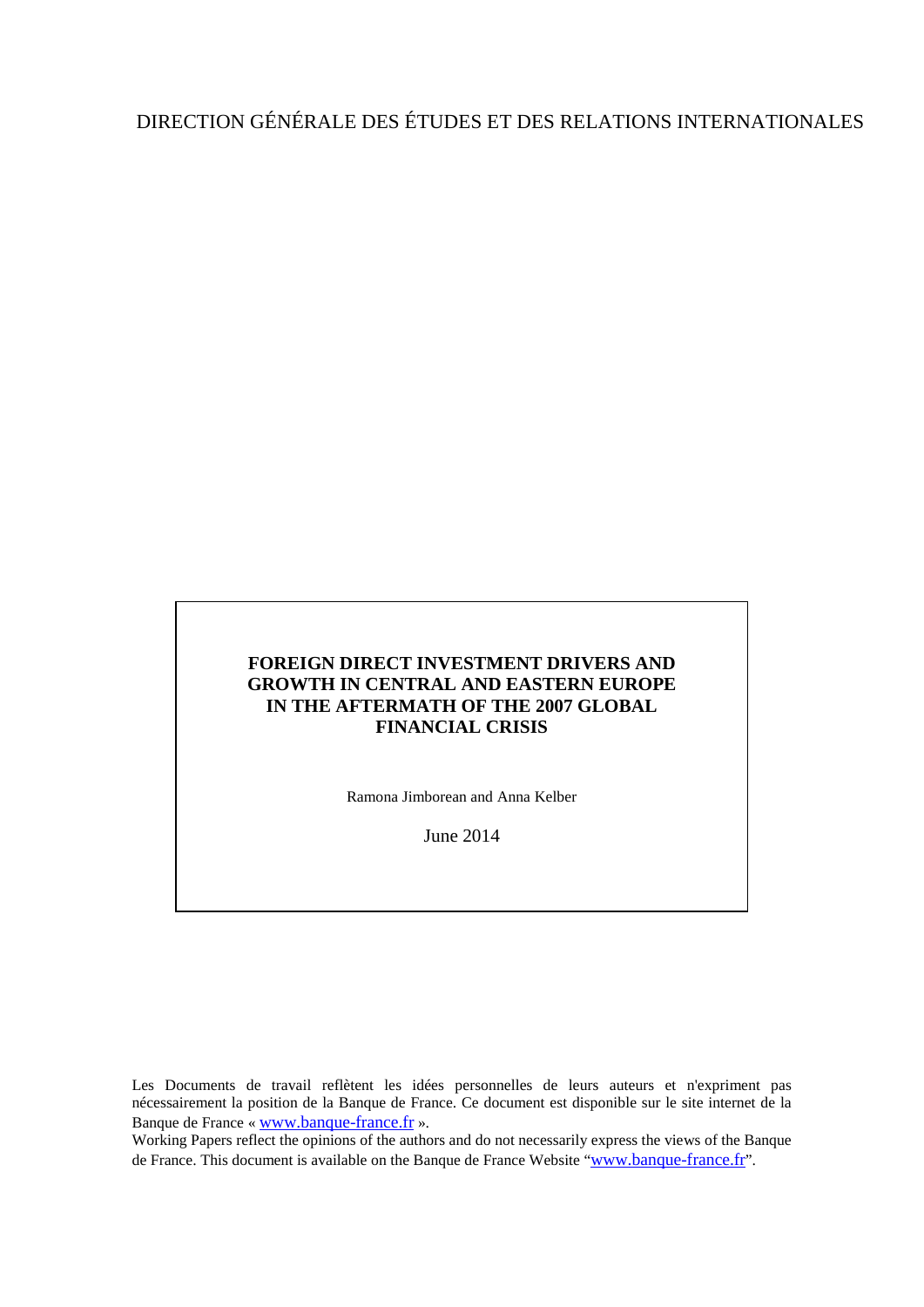## Foreign direct investment drivers and growth in Central and Eastern Europe in the aftermath of the 2007 global financial crisis<sup>\*</sup>

Ramona Jimborean† , Anna Kelber‡

<sup>∗</sup>We are grateful to Farid Toubal and Matthieu Bussi`ere, as well as participants at the Banque de France internal seminar for valuable comments and suggestions. Previous versions of the paper benefited from comments from participants at the 61 AFSE Annual Congress and the 2011 Multilateral Seminar on "Financing of the economy in European countries in the catching-up phase". Nathalie Raveau provided excellent research assistance. The views expressed in this paper are those of the authors only and do not necessarily reflect the views of Banque de France.

<sup>†</sup> International Monetary Relations Division, 49-1488 SERMI, Banque de France, 75049 Paris Cedex 1, France, email: <ramona.jimborean@banque-france.fr>

<sup>‡</sup>Macro-Finance Division, 35-2341 SMF, Banque de France, 75049 Paris Cedex 1, France, email: <anna.kelber@banque-france.fr>.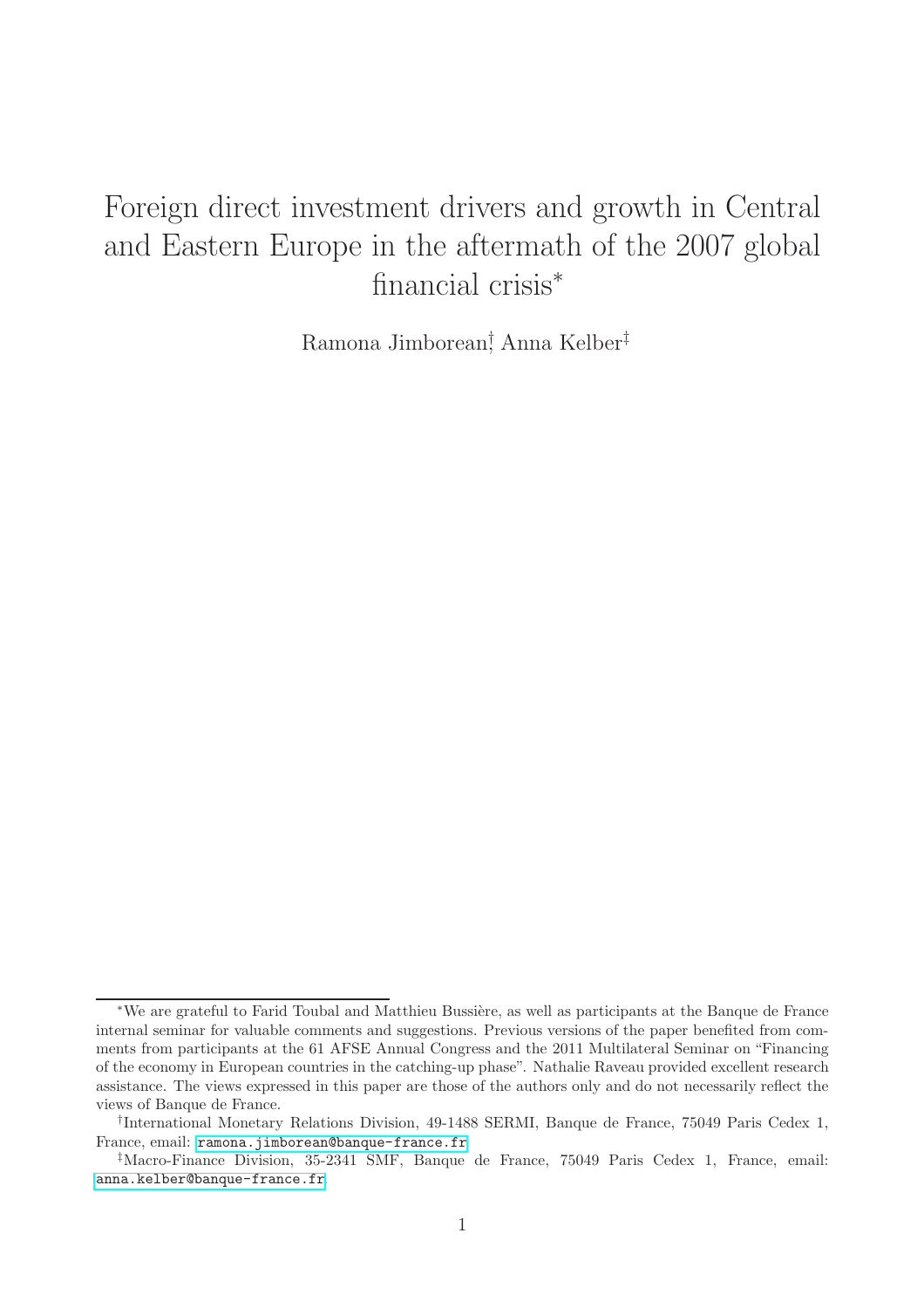#### Résumé

Dans le contexte du récent épisode de ralentissement économique dans l'Europe émergente, nous étudions l'impact des investissements directs étrangers (IDE) sur la croissance ´economique dans les pays d'Europe centrale et orientale par une analyse empirique men´ee sur la période 1993-2013. Dans un premier temps, nous montrons que les principaux déterminants internes des flux d'IDE sont la taille du marché, les primes de risque, le coût unitaire du travail, l'ouverture commerciale ainsi que le progrès dans la poursuite de réformes structurelles et institutionnelles dans le pays d'accueil. A cela s'ajoutent les conditions macroéconomiques dans la zone euro qui constituent un déterminant important des IDE dans l'Europe émergente. Dans un second temps, nous analysons l'impact des IDE sur la croissance économique et concluons quant à la nature bénéfique des entrées d'IDE sur l'économie des pays d'accueil. Nous tenons compte de la crise économique et financière de 2007 et de la crise de la dette de la zone euro de 2011 et nous montrons que ces deux crises réduisent l'effet positif des IDE sur la croissance économique dans les pays d'accueil.

 $Mots-*c*lés$ : investissements directs étrangers; Europe centrale et orientale Code JEL : F21; O52; P33

#### Abstract

In the context of the recent deceleration of growth in emerging Europe, we reassess empirically the effect of foreign direct investment (FDI) inflows on economic growth in Central and Eastern European countries (CEECs) through an analysis carried out over the period 1993-2013. In a first step, we show that the main domestic determinants of FDI inflows are the market size, risk premia, unit labour costs, the openness, as well as progress in structural reforms (mainly related to privatisation process and banking sector) and institutional reforms (namely the lack of trade barriers, the ability for individuals to accumulate private property and progress in fighting corruption) in the host economy. Moreover, the macroeconomic conditions in the euro area also play an important role in explaining FDI flows to the region. In a second step, we analyse the impact of FDI inflows on economic growth. Our findings add to the strand of literature pointing out a positive effect of FDI inflows on growth. We consider the occurrence of the 2007 and 2011 crises and show their negative impact on the FDI - economic growth link, both crises reducing the positive impact of FDI on economic growth.

Keywords: foreign direct investment; Central and Eastern Europe JEL Classification: F21; O52; P33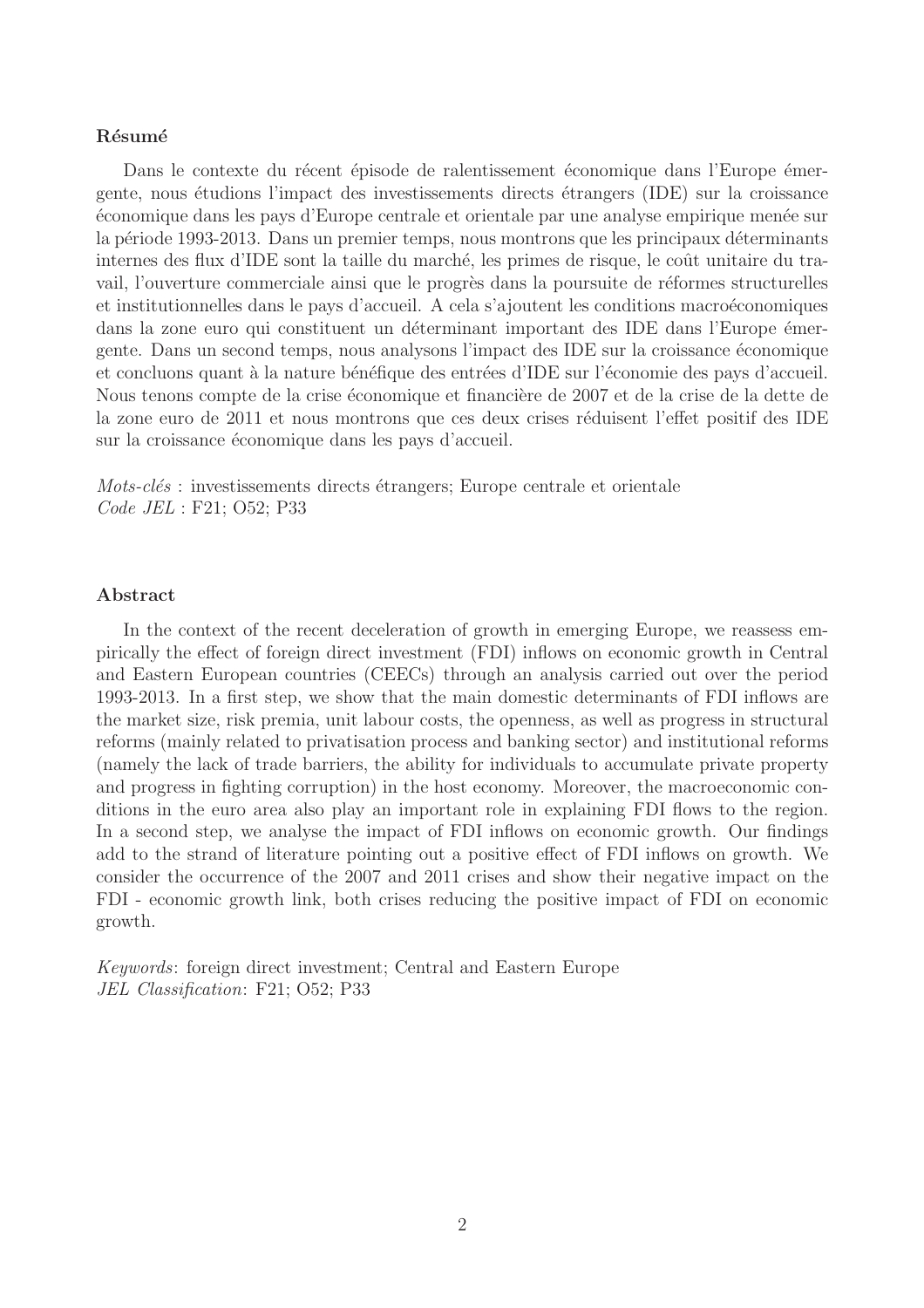### Non-technical summary

Analysing the determinants of foreign direct investment (FDI) and the relationship between FDI inflows and economic growth in the EU New Member States from Central and Eastern Europe (CEECs) remains a considerable challenge. The impact of FDI on economic growth is especially debated in the literature. FDI is sometimes seen as a natural factor of the catching-up process of these economies, but can also be associated with macro-financial vulnerabilities that exacerbated the boom-bust cycle in the CEECs.

This paper adds to the existing literature on FDI in CEECs. Through an analysis carried out over the period 1993 - 2013, we show that the attractiveness of the region for FDI is explained by the macroeconomic, financial and institutional situation of host economies, as well as by the macroeconomic developments in the euro area. The classical domestic drivers of FDI revealed by our analysis are the market size, risk premia, unit labour costs, the openness, as well as progress in structural and institutional reforms. Moreover, the important role played by macroeconomic conditions in the euro area is explained by the increased dependence of CEECs on the euro area (both through trade and financial channels).

Besides exploring FDI drivers in the region, we also analyse the FDI and GDP dynamics around the 2007 global financial crisis and the 2011 euro area sovereign debt crisis. To this end, we undertake a study event analysis which reveals that both crises have affected the developments in FDI and GDP. However, the timing of collapse of the two indicators is found to be different, economic growth being impacted more rapidly (compared to FDI) by the 2007 crisis.

Besides documenting the evolution of FDI and GDP dynamics around crises, we equally examine the relationship between FDI and economic growth. Our results reveal that, on average, FDI inflows contributed in a positive and statistically significant way to economic growth. This positive contribution has, however, diminished in the aftermath of both the 2007 and 2011 crises.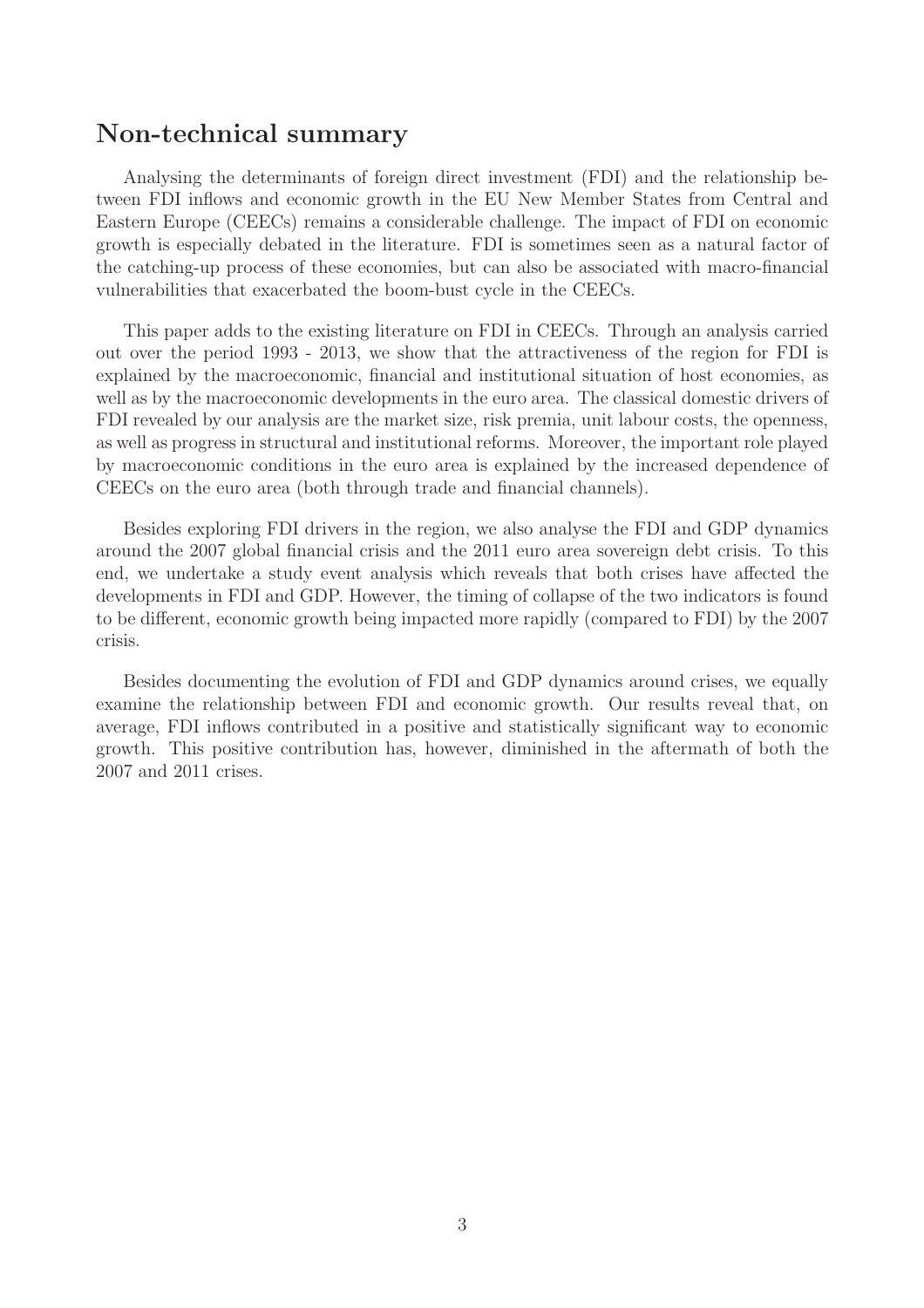## 1 Introduction

Against the backdrop of the recent growth path in emerging Europe, our paper seeks to complement the existing literature on determinants of foreign direct investment (FDI) and the relationship between FDI inflows and economic growth in the EU New Member States from Central and Eastern Europe (CEECs). On one hand, we have the perspective of rather volatile real GDP growth during the last years: the boom in the period preceding the 2007 global financial crisis was followed by a deep recession and, afterwards, by a sluggish resumption of economic growth, with the 2011 euro area sovereign debt crisis contributing to a slight slowdown. On the other hand, we have the perspective of volatile capital flows: the large capital inflows in these countries in the period preceding the 2007 crisis clearly unwound after both the 2007 global financial crisis and 2011 euro area sovereign debt crisis.

During a long period of time, FDI inflows, referring to long-term capital investment such as the purchase or construction of machinery, buildings, or whole manufacturing plants<sup>1</sup>, have been considered a somewhat natural factor of the catching-up process of CEECs with the old EU Member States<sup>2</sup>. This is in line with recent developments in growth theory, according to which improvements in technology, productivity and efficiency are crucial for growth (Lim, 2001). FDI can increase the technical progress in the host country through efficiency "spillovers", for instance via the linkages between multinational corporation affiliates and their local suppliers and customers (Lall, 1980). Fitting into this framework, the catchingup process in CEECs has coincided with large inflows of FDI by multinational corporations, mainly from Western Europe.

However, the CEECs' growth pattern, especially in the years preceding the 2007 global financial and economic crisis, was judged by some authors as being excessively dependent on capital inflows and thus leading to unsustainable macroeconomic and financial imbalances and large vulnerabilities (Lane and Milesi-Ferretti, 2007). The recession and the credit crunch that ensued the crisis coincided with a steep decline of capital inflows in the region. In this line, a pattern of growth excessively dependent on capital inflows has been judged to be undesirable (EBRD, 2009). Even if FDI is less prone to sudden reversals than portfolio debt and bank lending (Kose et al., 2006), FDI inflows clearly declined alongside other types of capital flows during the crisis.

These considerations raise several questions that we seek to answer through our analysis. What are the drivers of FDI inflows in CEECs? How important is FDI for economic growth in the region? Has the economic growth - FDI link been stable over the period of analysis and how was it impacted by the 2007 and 2011 crises ?

In the absence of a clear-cut link between economic growth and FDI, and having in mind the recent deceleration of growth in emerging Europe, we reassess empirically the determinants of FDI inflows and the link between FDI inflows and economic growth in the region.

<sup>1</sup>For a complete definition of FDI, refer to Session [4.1.](#page-12-0)

<sup>&</sup>lt;sup>2</sup>Over 1993-2013, there was significant progress in the catching-up process in the region. However, despite this progress, a marked gap still exists compared to the "old" EU Member States; when looking at GDP per capita in terms purchasing power standards, the indicator equaled 66.4 in CEECs in the end of 2012, for a EU-27 average of 100.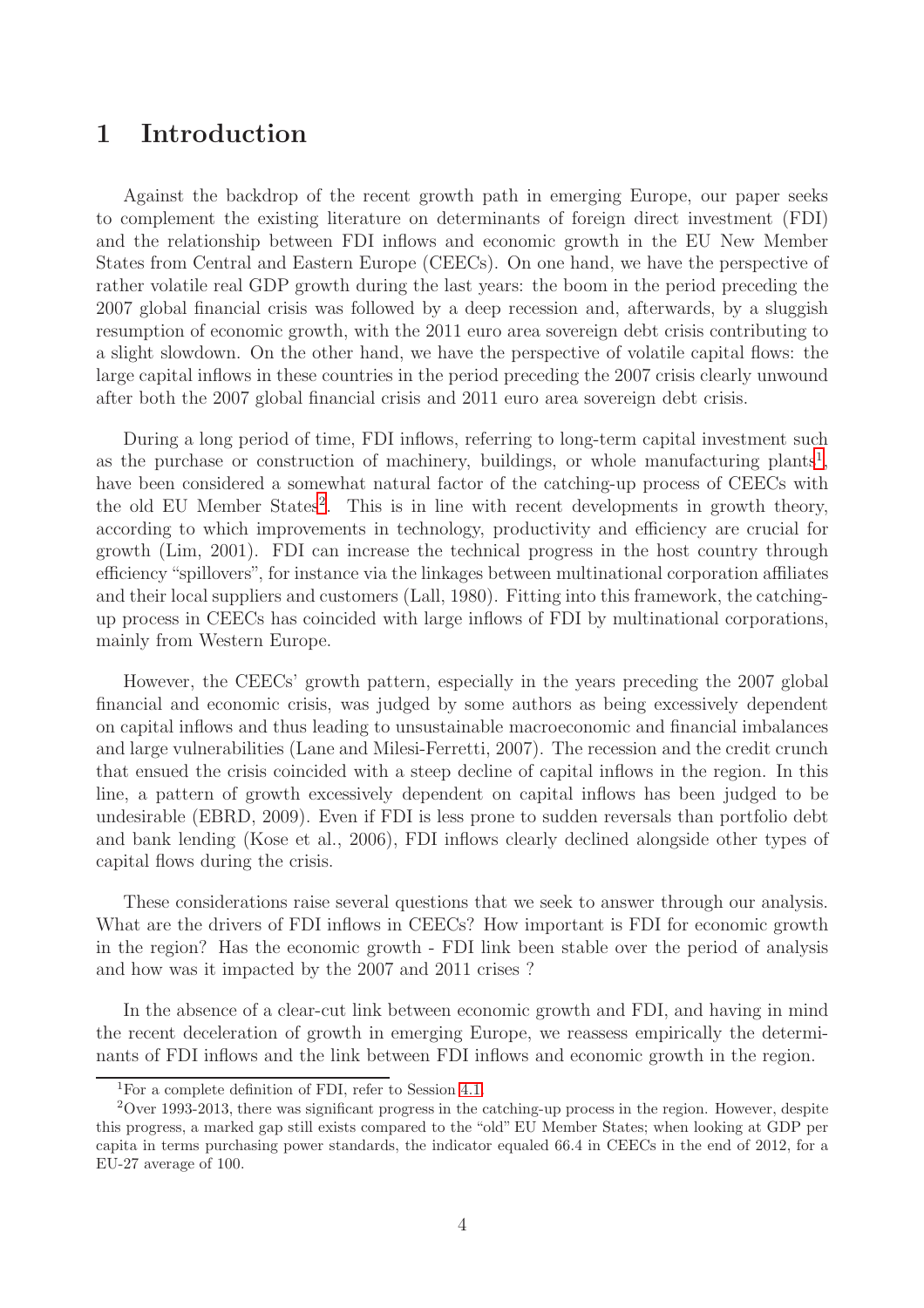Our results show that the general macroeconomic, financial and institutional situation of the host economy is an important determinant of FDI inflows: the market size, risk premia, unit labour costs, the openness of the host economy, and progress in structural reforms (mainly those concerning the process of privatisation and the banking sector) as well as in institutional reforms (mainly those related to fighting corruption) are the main domestic drivers. Moreover, macroeconomic conditions in the euro area play an important role in explaining FDI flows to the region.

As regards the relationship between economic growth and FDI inflows, our findings point that, on average, FDI inflows contributed in a positive and statistically significant way to economic growth. Developments in both FDI inflows and economic growth have been affected by the 2007 global financial crisis and 2011 euro area sovereign debt crisis; consequently, both crises might have affected the relationship between FDI and economic growth. We take into account the occurrence of both crises and show that the positive contribution of FDI on economic growth has been reduced in the aftermath of both crises.

Our analysis adds to the existing literature pointing out a positive impact of FDI on economic growth. FDI inflows to CEECs are particularly sensitive to developments in the euro area (both through trade and financial channels). In the current context of relatively low levels of FDI in the region and of a slight recovery in the euro area, host countries from Central and Eastern Europe could further encourage, to a certain extent, the entry of FDI flows in order to foster growth.

## 2 Stylised facts: FDI in emerging Europe before, during and after the 2007 crisis

During the pre-crisis period, CEECs attracted large capital inflows (in particular FDI), enhanced by privatisation and prospects of EU accession. Compared to other emerging market economies, the Central and Eastern European region has been particularly successful in attracting FDI (Castejon and Wörz, 2007). Many authors have linked the productivity convergence in CEECs to FDI inflows, considered to be the main vehicle of economic restructuring and technology diffusion (EBRD, 1994; Damijan and Rojec, 2007; Bijsterbosch and Kolasa, 2009). At the same time, the massive scale of capital flows contributed significantly to the build-up of macro-financial vulnerabilities in a number of CEECs in the early to mids-2000. Signs of overheating appeared in the pre-crisis period: accelerated inflation, wage increases superior to labour productivity gains, strong credit growth, increases in asset prices and large accumulation of net external liabilities (Lane and Milesi-Ferretti, 2007). Moreover, substantial vulnerabilities emerged in bank and household balance sheets, particularly because of the large part of borrowing in foreign currencies<sup>3</sup>.

<sup>3</sup>Foreign-owned banks were a natural vehicle of capital inflows as they could extend loans funded from home market sources, typically via credit lines from parent institutions or wholesale markets. Flows through banks were channeled mostly into mortgages or consumer loans, pushing up consumption and property prices. As a result, excessive credit growth produced a self-reinforcing boom in real estate and the overall economy. In addition, unlike FDI, the capital inflows through banks fostered investment in the sector of non-tradable goods and, thus, did not contribute to an increase in the productive capital (from the point of view of the economy's ability to service foreign debt).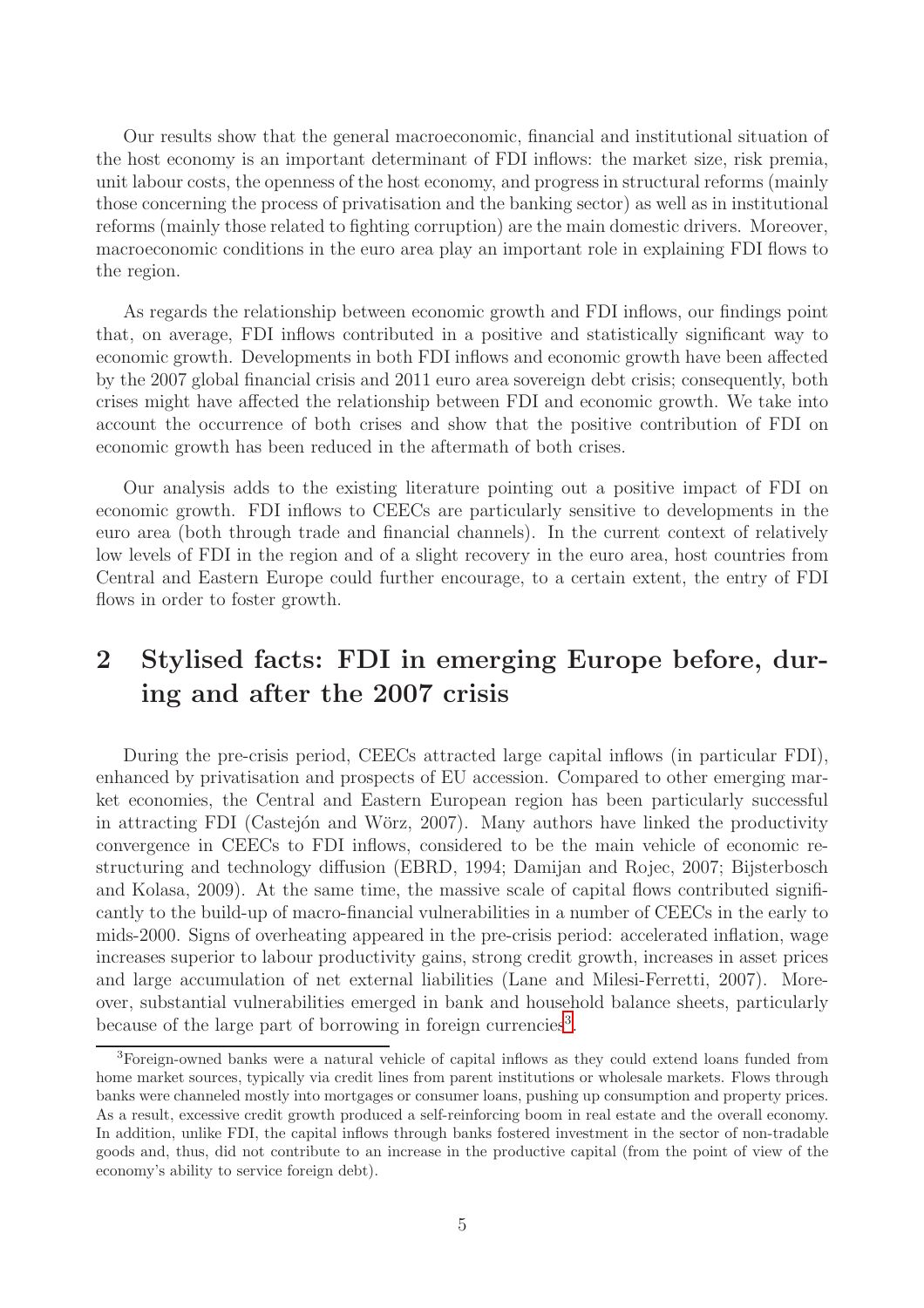As underlined by Arratibel et al. (2007), annual FDI inflows in Central and Eastern European countries averaged roughly 5% of GDP between 1995 and 2005, while their inward FDI stock grew to 30% of GDP in 2000 and, respectively, to 43% of GDP (nearly 211 billions of euro) in 2005. Among the countries in our sample, Estonia, the Czech Republic and Hungary benefited of the largest inflows (in % of their GDP). In terms of FDI allocation across sectors, the services sector was the main recipient, mostly motivated by market seeking and supply cost optimization; it was enhanced by privatisation in the region and the high presence of foreign investors in the banking and telecommunication sectors during the 1990s. Services concerned were financial intermediation, followed by business-related services (i.e. real estate, renting and business activities) and trade, as well as transport, storage and communication. On the other hand, FDI in the manufacturing sector was mostly motivated by low input costs and production cost savings, and typically counted towards "vertical" FDI. FDI in the manufacturing sector has been concentrated in few industries, mainly transport equipment, electrical and optical equipment, food, chemicals and metals.

After the outbreak of the 2007 global economic and financial crisis, the sharp macroeconomic and financial adjustment process in the region, coupled with the drying-up of net FDI inflows on the financing side of the current account (see Figure [1\)](#page-8-0), led to important losses in output; these losses were particularly pronounced in the Baltic States. Countries like Hungary and Romania have turned to the financial aid of international institutions (IMF, EU) in order to compensate for this drying up of private financing. However, in the case of some other economies, the solidity of the macroeconomic fundamentals proved to be an important shock absorber. The Czech Republic overcame the crisis without needing exterior aid, while Poland accessed a flexible credit line  $(FCL)$  from the IMF<sup>4</sup> without drawing the resources so far, mainly due to the favorable market reaction.

During 2010-2011, owing to a certain improvement of macroeconomic fundamentals, the return of risk appetite and expansionary monetary policy in advanced economies, balance-ofpayments imbalances returned in many CEECs, along with the rebound of exterior financing in emerging Europe (see Figure [2\)](#page-8-1). However, for emerging Europe, this rebound has been anemic compared to the 2004-2007 average (before the 2007 crisis) or the 1991-97 average (before the Asian crisis) (IMF World Economic Outlook, 2011 and 2012). Moreover, after this relative improvement, CEECs have been significantly affected by the intensification of the euro area sovereign debt crisis late 2011, through declining net FDI inflows coinciding with a drop in outward investment from the euro area (EBRD Transition Report, 2012).

In terms of composition, over the period 2010-2013, portfolio debt flows replaced FDI as the main source of financing (as can be seen in Figure [3\)](#page-9-0), making the CEE region more vulnerable to the market sentiment (Daude and Fratzscher, 2006). The relatively smaller share of bank and other private flows compared to portfolio debt flows reflects ongoing deleveraging in external asset positions by Western European banks. When looking at the period ahead, the latest IMF World Economic Outlook data point out an increase in the share of FDI in the total net private financial flows in CEECs; this increase should intervene in 2014 and should even amplify in 2015, when FDI is expected to become the main source of financing.

<sup>&</sup>lt;sup>4</sup>The IMF flexible credit line is a new precautionary loan agreement designed to meet the increased demand for crisis prevention and crisis mitigation, whose beneficiaries are economies presenting robust macroeconomic fundamentals.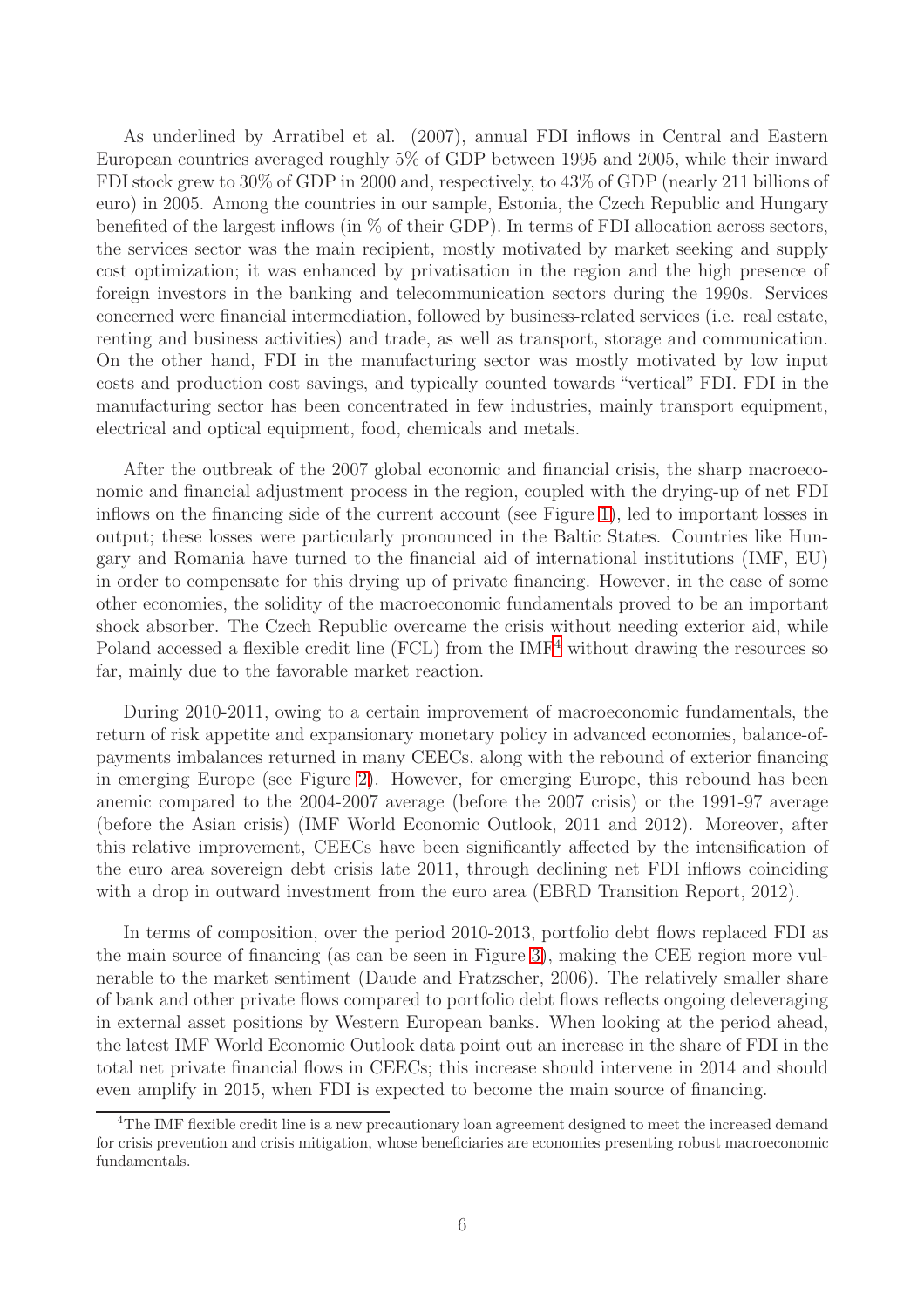<span id="page-8-0"></span>

Figure 1: Foreign direct investment inflows in CEECs (billions, US dollars).

Source: IMF World Economic Outlook, April 2014. Vertical red lines correspond to 2007 and 2011 crises.

Figure 2: Net private financial flows to main emerging regions (billions, US dollars).

<span id="page-8-1"></span>

Source: IMF World Economic Outlook, April 2014.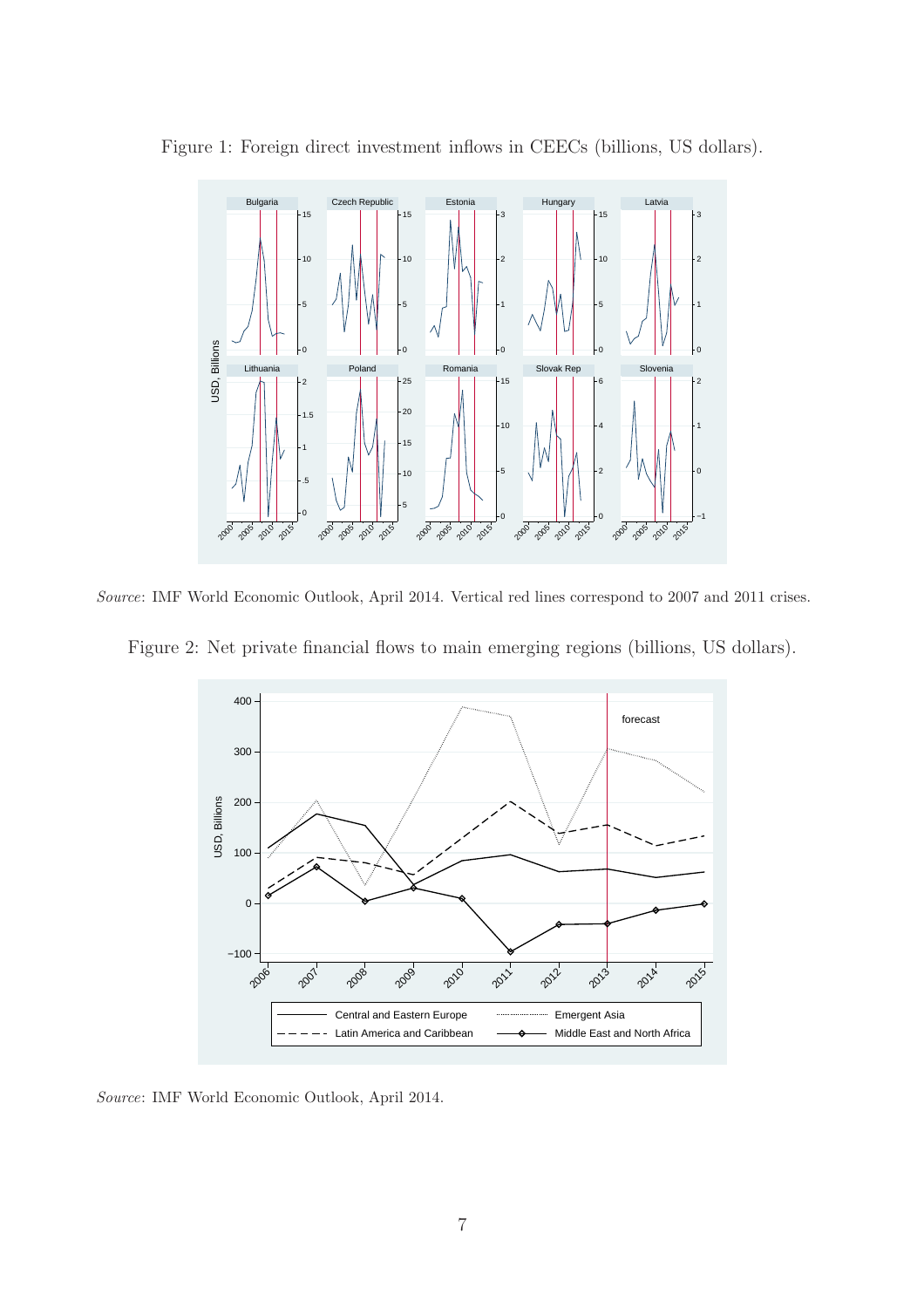Figure 3: Central and Eastern Europe: Composition of net private financial flows (billions, US dollars).

<span id="page-9-0"></span>

Source: IMF World Economic Outlook, April 2014.

## 3 Overview of literature

#### 3.1 Determinants of FDI

The reasons for the emergence of multinational firms made the object of many speculations, beginning with Caves (1982). If companies from abroad were identical to domestic ones, it would not be profitable for them to enter host markets, given the likelihood of additional transactions costs of operating in a foreign environment (i.e. training costs for personnel, communications costs, barriers caused by language, customs, and unfamiliarity with local business and government practice). According to Dunning (1981), three conditions must be satisfied simultaneously for FDI to occur. The firm must have both an ownership (O) advantage and an internalisation (I) advantage, while the foreign market must offer a locational (L) advantage. Ownership advantages take the form of firm-specific assets both tangible (products or technologies) and intangible (patents or brands). Multinational firms equally need an internalisation advantage in the sense that benefits accrue to the enterprise choosing to produce abroad internally, rather than through the market by franchising or licensing the product or process internationally. Moreover, location advantages are relevant in determining where the firm chooses to manufacture its products. The location advantages include factor prices, access to customers, government regulations with respect to trade, capital flows, exchange rates, and institutional and political stability.

Dunning's model provides a useful organising framework but it has not succeeded in explaining the rapid increase in FDI since the mid-1980s and the growth of regional integration (Brenton et al., 1999). The new theory of FDI integrates OLI with general equilibrium mod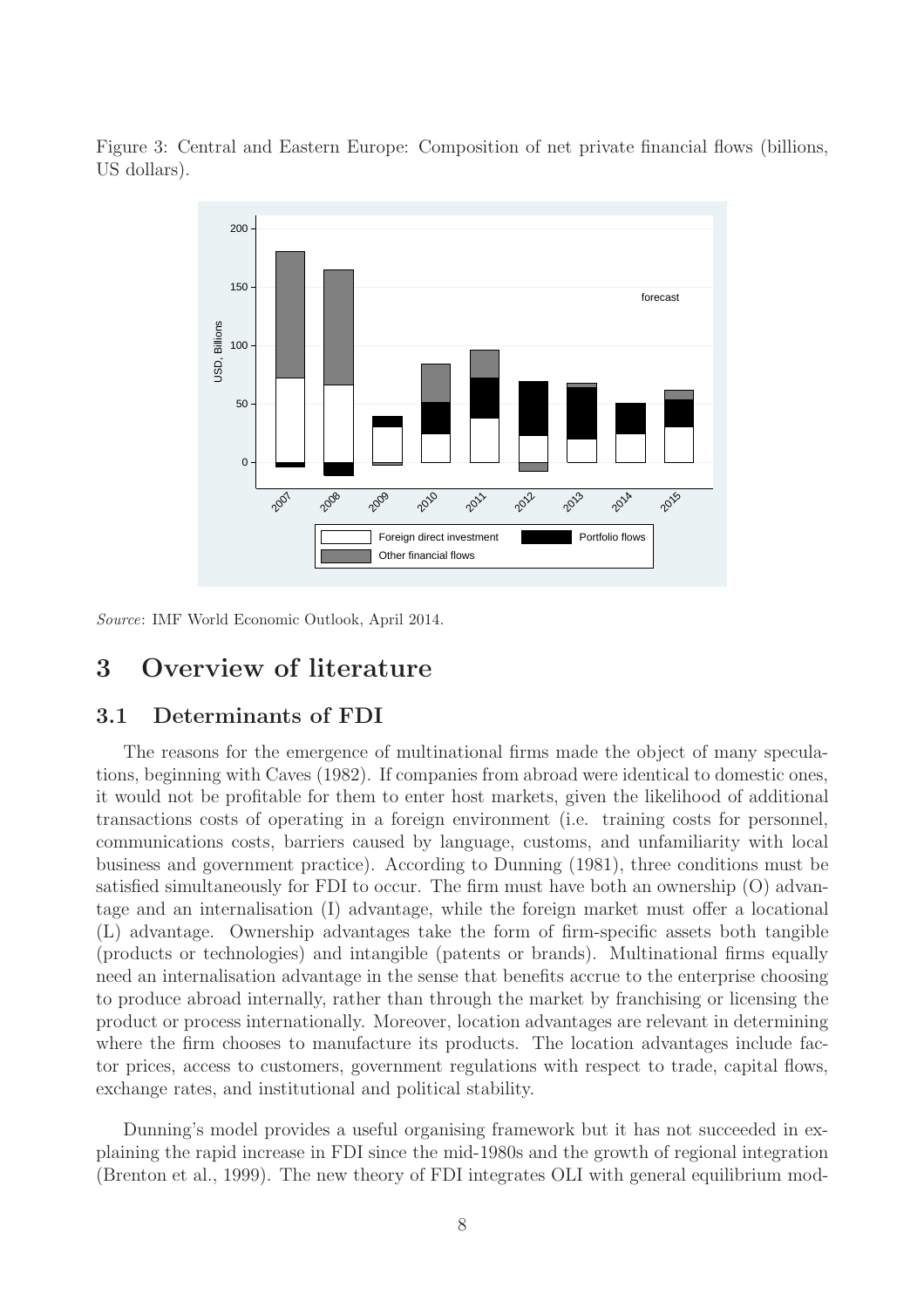els that focus on relative factor endowments (Helpman, 1984), proximity and concentration advantages (Brainard, 1997), and with gravity models of trade and FDI (Hejazi and Safarian, 1999).

The existing empirical studies of FDI into transition economies can be classified in several categories: i) those using aggregate inflow data (Brenton et al., 1999; Sapienza, 2009) or enterprise surveys (Meyer, 1998); ii) those focusing on particular issues like the impact of institutional factors on FDI (Wheeler and Mody, 1992; Resmini, 2000); iii) those using bilateral flows for assessing whether FDI is motivated by factor cost or market opportunity (Holland and Pain, 1998; Bevan and Estrin, 2004) and, additionally, by transitions specific factors (Carstensen and Toubal, 2004); and iv) those assessing the determinants of FDI while disentangling the factors related to the external economic and financial environment from those specific to recipient countries (Jevčák et al., 2010).

According to the existing literature, key determinants of FDI are the production cost, including wage differences (Holland and Pain, 1998), host country market size and relative factor prices, infrastructure availability (Wheeler and Mody, 1992), the past stock of FDI, as well as the riskiness of investment in terms of economic and political environment. Moreover, FDI flows could be considered complementary to trade flows (Carstensen and Toubal, 2004; Nath, 2009; Sapienza, 2009). In general, positive initial conditions were shown to have played an important role by attracting substantial FDI at the early stage of transition and, as a result, contributing to achieving superior economic performance (Garibaldi et al., 2001). The role of structural reforms, mainly financial liberalization and privatisation, as FDI determinants has been equally emphasized (Forbes, 2006; Campos and Kinoshita, 2008).

In the CEE, the anticipation of EU membership has been found to have played an important role in attracting FDI inflows (Resmini, 2000; Bevan and Estrin, 2004; Coricelli and Ianchovichina, 2004).

Finally, in line with the last point, external determinants have been found to play a key role in explaining capital flows to CEECs (Jevčák et al., 2010):

- Short-term financing conditions in the euro area are found to affect capital inflows to CEECs. International investors looking for high short-term yields might orientate towards the EU new member states when interest rates in euro area are lower. However, these "short-term considerations" are relevant mainly for portfolio and bank lending.
- The euro area business cycle might equally affect FDI attractiveness. However, its potential impact is equivocal. One the one hand, economic growth in creditor countries is found to have a negative impact on capital flows to recipient economies (Calvo, Leiderman and Reinhart, 1996); during the early 1990s, the economic slowdown in industrial countries has often triggered enhanced investment opportunities in emerging market economies. On the other hand, economic growth in creditor countries is sometimes found to have a positive effect on international capital flows (Ferrucci et al., 2004): stronger growth boosts the profitability of firms which increase their investment abroad. The latter causality seems to be more relevant for FDI because of its relatively long time horizon.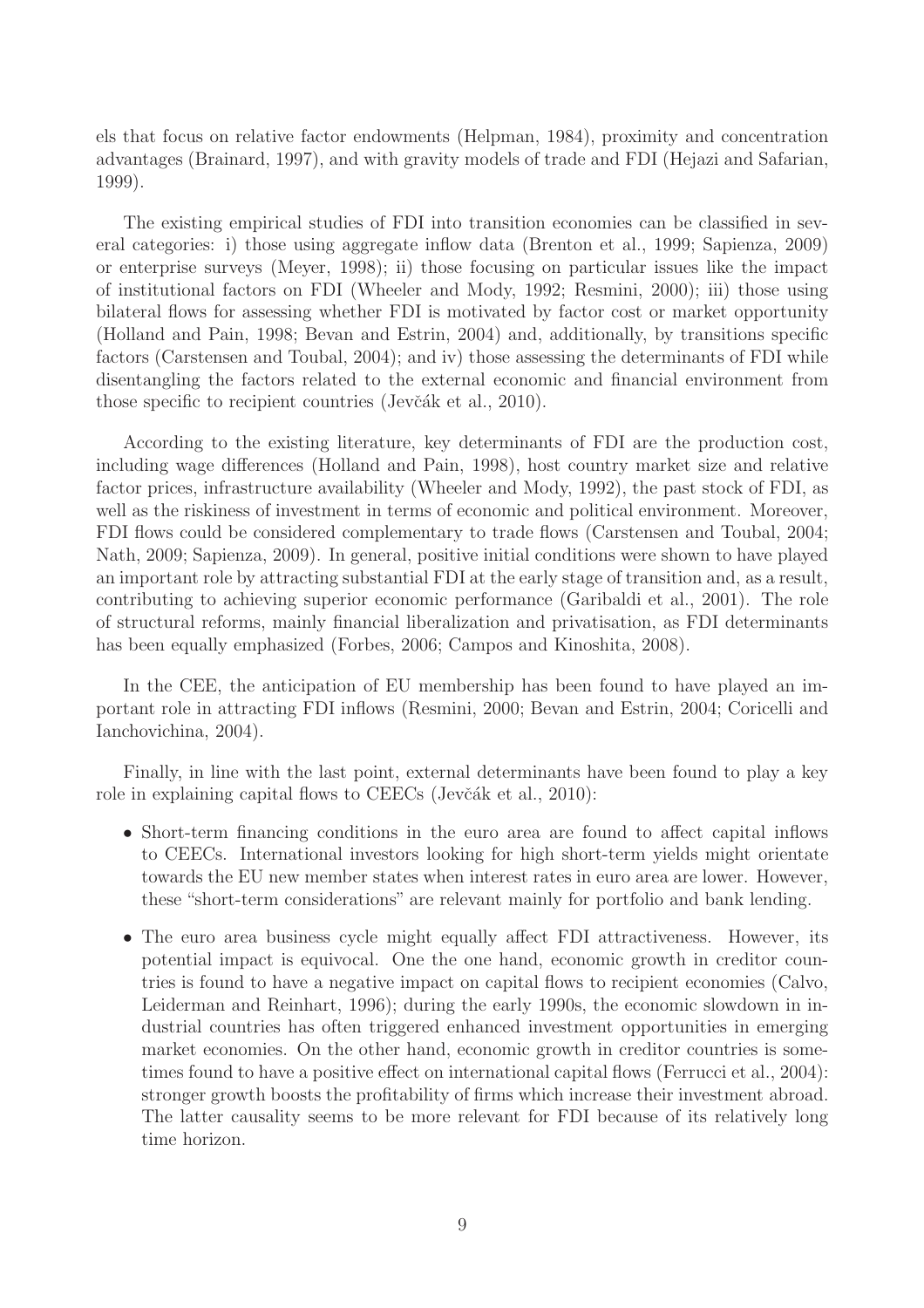• At the same time, global risk sentiment is found to influence international capital flows. In a low global risk environment, funds flow towards investment in higher-returns and riskier catching-up economies (like the EU new member states), whereas during periods of high risk aversion, investors orientate towards safer and more liquid securities. Once again, this seems more relevant for short-term capital flows than for FDI.

#### <span id="page-11-2"></span>3.2 FDI as a determinant of economic growth

The relation between internationalization of firms, technology transfer, and host-country effects has long been a concern in economic research (Giroud et al, 2012).

"In general, FDI is thought of as a composite bundle of capital stocks, know-how, and technology, and hence its impact on growth is expected to be manifold and vary a great deal between technologically advanced and developing countries. The ultimate impact of FDI on output growth in the recipient economy depends on the scope for efficiency spillovers to domestic firms, by which FDI leads to increasing returns in domestic production, and increases in the value-added content of FDIrelated production" (De Mello, 1997).

The empirical examination of the role of FDI flows in the process of technology diffusion and economic growth in CEECs is of particular relevance as the catching-up process of these countries has coincided so far with large inflows of FDI. Unlike many developing countries, East European transition countries started out with an existing industrial structure and relatively educated workforce. Most of these economies started comprehensive privatisation processes at a time when FDI was starting to peak world-wide.

The majority of existing research on FDI effects in CEECs transition economies is based on the standard production function approach that measures the effects of FDI in terms of employment or value-added on domestic firms total factor or labour productivity.

The basic augmented production function is the following:

<span id="page-11-0"></span>
$$
Y = A\Phi(K, L, F, Q) \tag{1}
$$

where  $Y$  is output,  $K$  is capital,  $L$  is labour,  $F$  denotes FDI inflows,  $A$  captures the efficiency of production, and *Q* is a vector of ancillary variables. We drop time indices for simplicity.

Taking logarithms and time derivatives of an augmented Cobb-Douglas approximation of equation [\(1\)](#page-11-0) yields the following equation:

<span id="page-11-1"></span>
$$
g_y = g_A + \gamma g_k + \alpha g_f + \theta g_w \tag{2}
$$

where  $g_i$  is the growth rate of  $i = A, y, k, f, w$  (lower-case variables are defined in per capita terms), and  $\gamma$ ,  $\alpha$  and  $\theta$  are the elasticities of output with respect to physical capital, FDI and the ancillary variables. In equation [\(2\)](#page-11-1)),  $g_A = g_y - \gamma g_k - \alpha g_f - \theta g_w$  is the total factor productivity (TFP), or the Solow residual, which is the conventional measure of technological change.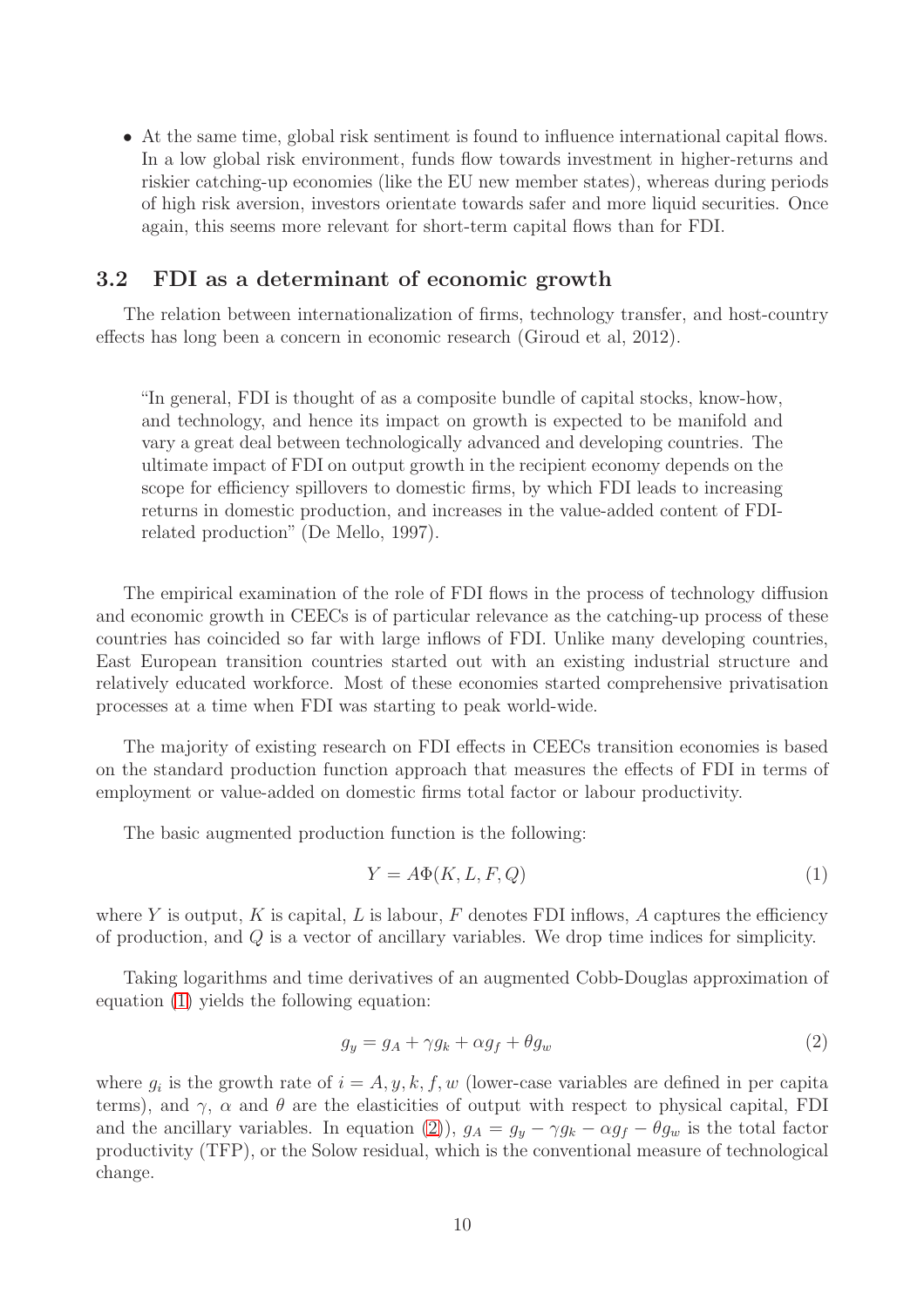In a panel, the impact of FDI on growth can be estimated using the following equation:

<span id="page-12-1"></span>
$$
g_{y,h} = \gamma g_{k,h} + \alpha g_{f,h} + \theta g_{w,h} + \epsilon
$$
\n<sup>(3)</sup>

where *h* identifies the countries in the panel, and the remaining variables are the ones in equation [\(3\)](#page-12-1), and  $\epsilon$  is a white-noise disturbance term.

When taking into account unobservable country-specific growth determinants, then equation [\(3\)](#page-12-1) can be estimated as follows:

$$
g_{y,h} = \delta_h + \gamma g_{k,h} + \alpha g_{f,h} + \theta g_{w,h} + \epsilon \tag{4}
$$

where  $\delta_h$  is a time-invariant individual country-effect term, or country dummies (which avoid the requirement that countries in the panel should have a common intercept).

The findings of the existing research on the relationship between economic growth and FDI inflows in CEECs are rather controversial. Several studies have shown a positive impact of FDI on growth and productivity<sup>5</sup> (Holland and Pain, 1998; Bijsterbosch and Kolasa, 2009; Sapienza, 2009; Weber, 2011). However, other studies have proved less conclusive and found a negative relationship between FDI and growth (Djankov and Hoekman, 2000; Mencinger, 2003; Lyroudi et al., 2004; Nath, 2009).

The absorptive capacity (proxied by human capital indicators) is susceptible to enhance the transfer of technology and, thereby, to strengthen the impact of FDI on productivity growth. FDI has been found to represent an important vehicle for the transfer of technology, provided that the host country has a minimum threshold of human capital (Borensztein et al., 1998). The improved availability of firm-level data has allowed the detailed analysis of the productivity spillovers from foreign-owned companies to other firms in the economy, that were found to be dependent on the nature of FDI, as well as on the absorptive capacity of domestic firms (Görg and Greenaway, 2004; Kolasa, 2008; Damijan et al., 2013).

## 4 Econometric strategy and data

#### <span id="page-12-0"></span>4.1 Data

Our analysis is undertaken over the period going from Q1 1993 to Q3 2013 and the sample is formed by ten EU new member states<sup>6</sup>. We use quarterly data.

FDI net inflows to the ten CEECs are our main variable of interest. Data come from Eurostat and are consistent with the OECD Benchmark Definition of FDI (third edition) and the Balance of Payments Manual definition of the IMF (IMF, 1993, 2009): FDI corresponds to the category of cross-border investment that is associated with a resident entity in one economy (direct investor) having a lasting interest, in the form of control or a significant degree

<sup>&</sup>lt;sup>5</sup>Generally, since World War II, FDI has been a consistently important source of capital in developing countries.

<sup>&</sup>lt;sup>6</sup>We consider the economies having joined the EU in 2004 and 2007 respectively (Bulgaria, the Czech Republic, Estonia, Latvia, Lithuania, Hungary, Poland, Romania, Slovakia and Slovenia), even if Slovenia, the Slovak Republic and Estonia joined the euro area (in 2007, 2009 and 2011, respectively) and thus are in a different position vis−*a*`−vis international investors.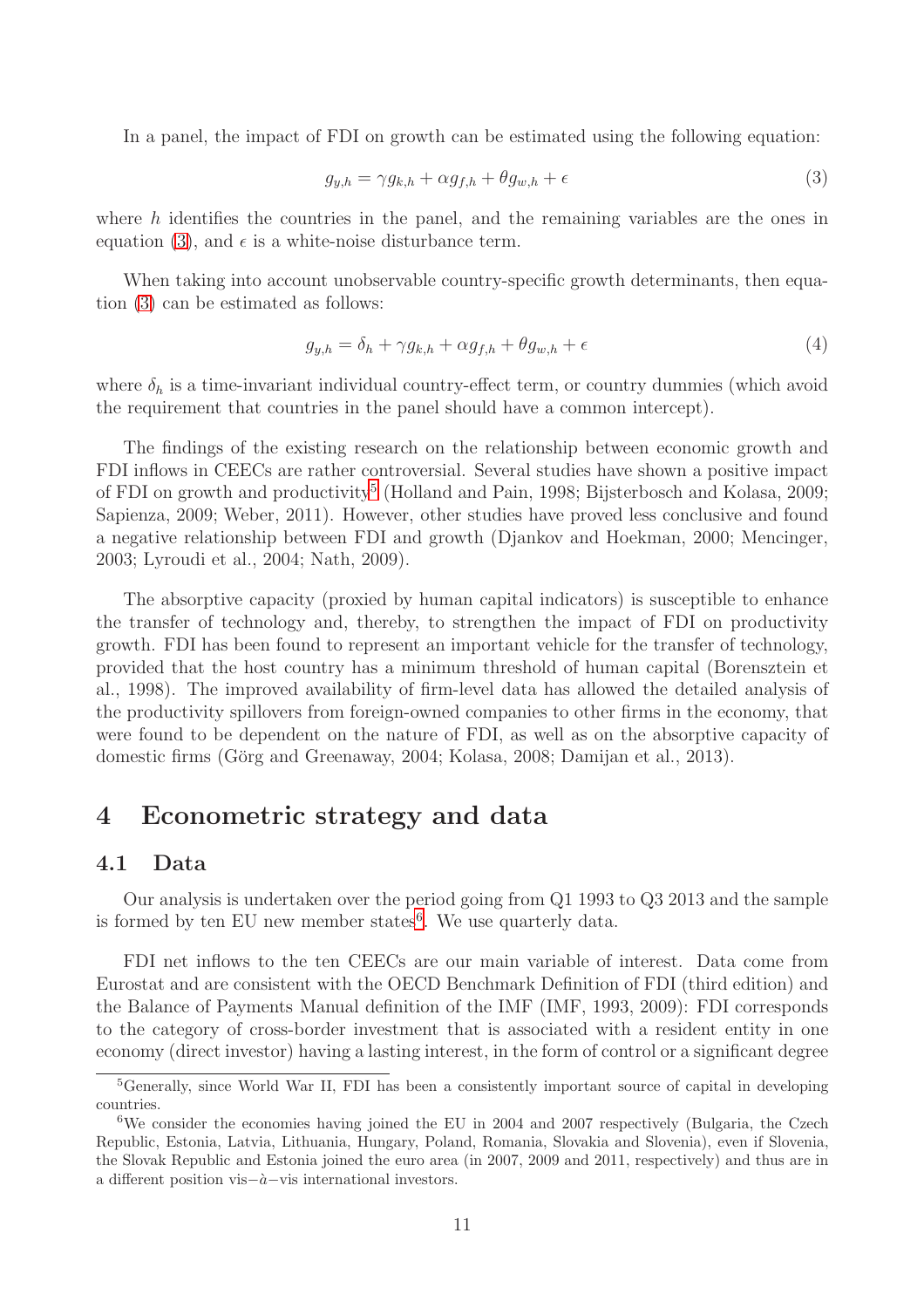of influence, in an enterprise resident in another economy (direct investment enterprise). An immediate direct investment relationship is defined by its ownership of equity that entitles it to 10 percent or more of the voting power in the direct investment enterprise, whereas indirect direct investment relationships are defined by the ownership of voting power in one direct investment enterprise that owns voting power in another enterprise. We use the total FDI flows data<sup>7</sup>.

The definitions and the sources of the variables are presented in Appendix (Table [7\)](#page-29-0).

#### 4.2 Estimating the determinants of FDI

We take into account both external and domestic determinants of FDI inflows into CEECs. We consider key the distinction between global and domestic driving factors, as it has important policy implications: if FDI is mainly driven by domestic factors, policymakers are better able to affect it, while if FDI reacts mainly to global factors, recipient countries are vulnerable to global shocks even if domestic policymakers maintain prudent macro-policies.

Among the external factors that may alter the attractiveness of investment in recipient countries, we focus on the euro area macroeconomic conditions, as CEECs are largely exposed to the euro area through both the financial and trade channels. The existing studies that are using the same approach (i.e. distinction between external and domestic factors), usually take into consideration both macroeconomic and financial conditions in the euro area (Jevčák et al., 2010). However, given that we do not examine the determinants of all capital flows, we exclude financial conditions as they should not, in principle, affect the attractiveness of FDI.

As far as domestic determinants are concerned, we take into account classical determinants (i.e. the macroeconomic environment), institutional factors (such as trade freedom, investment freedom, property rights and corruption) and structural reforms (related to the privatisation process of large-scale firms, competition policy, reforms in the banking and financial sectors).

Trade freedom "reflects the openness of an economy to imports of goods and services from around the world and the ability of citizens to interact freely as buyers and sellers in the international market place" (Index of Economic Freedom). Investment freedom reflects investors' freedom in a market (most countries have a variety of restrictions on investment). The property rights consist in the assessment of the ability of individuals to accumulate private property, secured by clear laws, fully enforced by the state. Corruption undermines economic freedom by introducing insecurity into economic relationships. All these institutional factors are taken from 2013 Index of Economic Freedom. These indicators should affect the attractiveness of FDI in a positive manner.

Structural reforms in host countries have proven to play a significant role in attracting foreign investors to emerging economies (Forbes, 2006; Campos and Kinoshita, 2008). To

<sup>7</sup>FDI flows, recorded in the Balance of Payments financial account, can be broken down by kind of instrument used for making the investment: equity capital (equity in branches, all shares in subsidiaries and associates and other contributions like the provision of machinery), reinvested earnings (direct investor's share of earnings not distributed by the direct investment enterprise), and other FDI capital (intercompany transactions like borrowing and lending of funds, including debt securities and trade credits between direct investors and direct investment enterprises).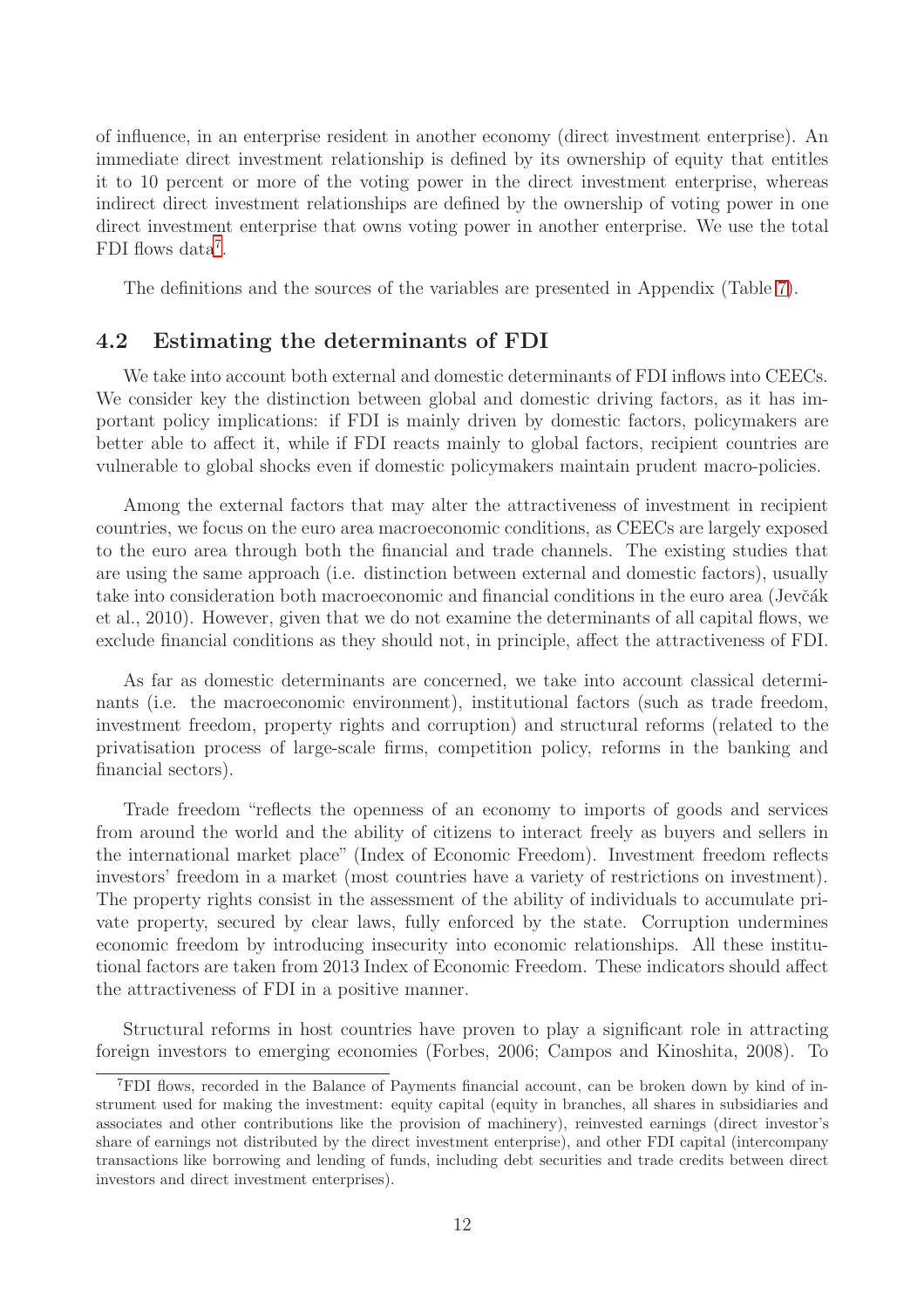asses their role, we use the EBRD reform indices of large scale privatisation, competition policy, banking reform and interest rate liberalisation and securities markets and non-bank financial institutions reform.

We estimate the following equation:

<span id="page-14-0"></span>
$$
FDI_{i,t} = \alpha_0 + \alpha_1 FDI_{i,t-1} + \alpha_2 C_{i,t} + \alpha_3 INSTIT_{i,t} + \alpha_4 REF_{i,t} + \alpha_5 EAcycle_t + \epsilon_{i,t}
$$
 (5)

where  $FDI_{i,t}$  are net foreign direct investment inflows (% of GDP), and  $C_{i,t}$  represents a set of classical determinants in country *i* at time *t*: macroeconomic stability (proxied by the log of inflation), the quality of infrastructure (proxied by the log of the number of the main telephone lines), market size (proxied by the quarterly year on year GDP growth), the risk premium (proxied by the log of the spread of 10-year government bond yields relative to German bonds), competitiveness (proxied by the log of the unit labour cost) and openness (proxied by the share of exports in the GDP). *INSTIT<sub>it</sub>* represents the institutional quality in country *i* at time *t*,  $REF_{i,t}$  the structural reforms in country *i* at time *t*, and  $EAcycle_t$  the euro area business cycle (proxied by the euro area output gap) at time *t*.

As in Carstensen and Toubal (2004), we choose a semi-log model given that FDI can take negative values due to disinvestment. The only variables that are given in log are the classical determinants, except for the year-on-year quarterly GDP growth that is expressed in percentage points.

We apply the two-step System Generalised Method of Moments (GMM), designed by Arellano and Bover (1995) and fully developed by Blundell and Bond (1998). The use of this method is due to the inclusion of the lagged dependent variable as an explanatory variable<sup>8</sup>. The Arellano-Bond (1991) estimation starts by transforming all regressors, usually by differencing, and uses the Generalized Method of Moments (Hansen, 1982). The Arellano-Bover/Blundell-Bond estimator augments Arellano-Bond by making an additional assumption, i.e. that the first differences of instrument variables are uncorrelated with the fixed-effects. This allows the introduction of a larger number of instruments and can improve the efficiency of estimators. We apply the Windmeijer (2005) finite-sample correction, without which the standard errors in two-step estimation tend to be significantly downward-biased because of the large number of instruments. A crucial assumption for the validity of GMM is that the instruments are exogenous, tested by the Sargan/Hansen test (for the joint validity of instruments). The GMM validity also depends on the assumption that the model is not subject to serial correlation in  $\varepsilon_{it}$ .

The increased number of instruments is a common feature both of Arellano-Bond and Arellano-Bover/Blundell-Bond methodologies. According to Roodman (2008), in small samples, numerous instruments can cause different kinds of problems: the over-fitting of endogenous variables, imprecise estimates of the optimal weighting matrix, downward bias in

<sup>8</sup>The presence of the lagged dependent variable among the regressors in a specification which considers the individual effect as well, brings about a correlation between the error term and the right-hand regressor. In such a case, the OLS estimation would be inconsistent and biased.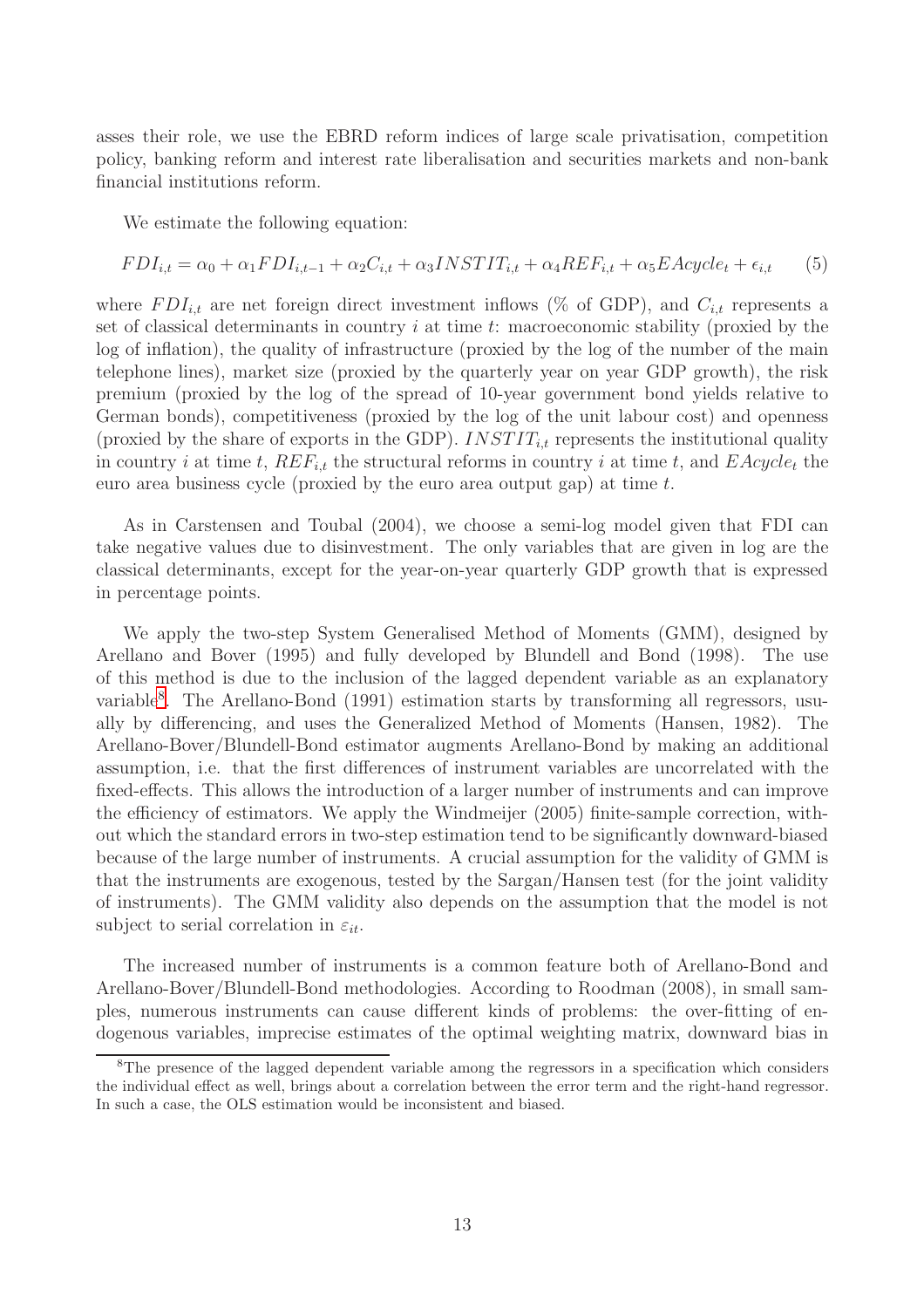two-step standard errors<sup>9</sup> and a weak Hansen test of instrument validity. We seek to avoid the proliferation of instruments by collapsing them<sup>10</sup> and limiting the lag depth.

Both the short-run and the long-run elasticities of the model are presented<sup>11</sup>. The shortrun estimates translate the immediate reaction of FDI to a change in determinants, while the long-run estimates represent the overall response of FDI to the change in determinants. The collapsed instruments are the second, third and the fourth lags of the dependent variable. The other determinants are considered to be exogenous.

| Independent variable     | $\left(1\right)$ | $\left( 2\right)$ | (3)       | (4)         | $\left(5\right)$ | (6)        |
|--------------------------|------------------|-------------------|-----------|-------------|------------------|------------|
| Lagged FDI               | $0.321*$         | 0.186             | 0.235     | $-0.096$    | 0.081            | 0.070      |
|                          | (0.154)          | (0.211)           | (0.332)   | (0.194)     | (0.275)          | (0.264)    |
| Classical determinants   |                  |                   |           |             |                  |            |
| Market size              | $0.165***$       | $0.168***$        | $0.188**$ | $0.157**$   | $0.225***$       | $0.100*$   |
|                          | (0.028)          | (0.034)           | (0.068)   | (0.061)     | (0.064)          | (0.046)    |
| Infrastructure           | 1.624            | 2.045             | 1.567     | 2.690       | 1.663            | 0.111      |
|                          | (2.429)          | (2.266)           | (2.219)   | (2.406)     | (2.485)          | (2.327)    |
| Macroeconomic            |                  | 0.265             | $0.283*$  | $1.118***$  | $0.356**$        |            |
| stability                |                  | (0.156)           | (0.147)   | (0.224)     | (0.135)          |            |
| Competitiveness          |                  |                   | $-0.011$  | $-0.017***$ | $-0.015**$       | $-0.010**$ |
|                          |                  |                   | (0.007)   | (0.005)     | (0.005)          | (0.004)    |
| Country risk             |                  |                   |           | $-1.143*$   |                  |            |
|                          |                  |                   |           | (0.547)     |                  |            |
| <i>Openness</i>          |                  |                   |           |             | $1.266**$        | $2.007**$  |
|                          |                  |                   |           |             | (0.518)          | (0.653)    |
| External factors         |                  |                   |           |             |                  |            |
| Euro area cycle          |                  |                   |           |             |                  | $0.705***$ |
|                          |                  |                   |           |             |                  | (0.153)    |
| AR2                      | 0.771            | 0.866             | 0.965     | 0.206       | 0.701            | 0.659      |
| Hansen test $(2nd step)$ | 0.676            | 0.783             | 0.699     | 0.978       | 0.774            | 0.790      |
| Number of instruments    | $\overline{7}$   | 8                 | 9         | 10          | 10               | 10         |
| Number of observations   | 720              | 720               | 707       | 625         | 702              | 702        |

<span id="page-15-0"></span>Table 1: Short-term estimates of FDI determinants: classical determinants.

Notes: Two-step System GMM with the Windmeijer (2005) correction. Standard errors in parenthesis. \*,\*\*,\*\*\* denotes significance at 10%, 5%, 1% level. The P-values of the second order autocorrelation (AR2) and Hansen tests are reported.

We examine the results of the estimation of equation [\(5\)](#page-14-0), by introducing progressively the domestic and the external determinants. We start by introducing the classical determinants. The results are reported in Tables [1](#page-15-0) and [2.](#page-16-0)

The coefficients of classical determinants are mostly consistent with the existing literature.

<sup>9</sup>Before the Windmeijer correction, researchers considered one-step results in making inferences (Roodman, 2008).

<sup>&</sup>lt;sup>10</sup>One instrument is created for each variable and lag distance, rather than one for each time period, variable and lag distance. This reduces the statistical efficiency in large samples but, in small samples, it can avoid the bias that arises as the number of instruments increases with the number of observations (Roodman, 2008).

<sup>&</sup>lt;sup>11</sup>The long-term coefficient of a variable is computed as the sum of its coefficients divided by one minus the sum of coefficients of the lags of the dependent variable. This way, the measure of the long run impact of the classical determinants is  $\alpha_2/(1 - \alpha_1)$  and capture the effects of a change in the classical determinants in period *t* on FDI over several subsequent periods.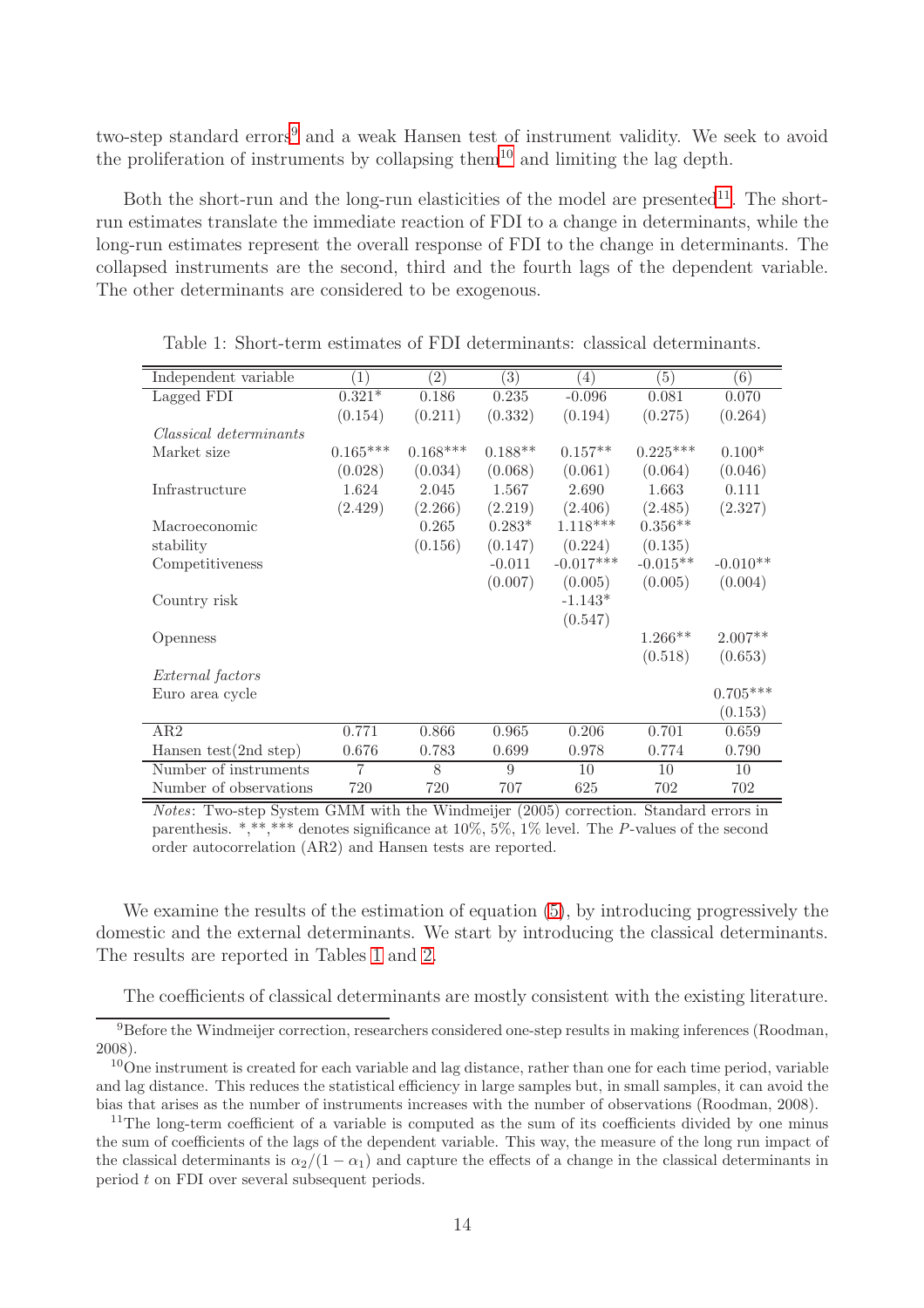| Independent variable    | $\left( 1\right)$ | $\left( 2\right)$ | $\left(3\right)$ | (4)        | (5)        | (6)        |
|-------------------------|-------------------|-------------------|------------------|------------|------------|------------|
| Classical determinants  |                   |                   |                  |            |            |            |
| Market size             | $0.243***$        | $0.206***$        | $0.247***$       | $0.143**$  | $0.245***$ | $0.108***$ |
|                         | (0.045)           | (0.035)           | (0.040)          | (0.045)    | (0.030)    | (0.024)    |
| Infrastructure          | 2.395             | 2.514             | 2.049            | 2.453      | 1.811      | 0.120      |
|                         | (3.642)           | (3.247)           | (2.893)          | (2.378)    | (2.731)    | (2.505)    |
| Macroeconomic           |                   | $0.326**$         | $0.370**$        | $1.020***$ | $0.388***$ |            |
| stability               |                   | (0.115)           | (0.125)          | (0.173)    | (0.095)    |            |
| Competitiveness         |                   |                   | $-0.015$         | $-0.015**$ | $-0.016**$ | $-0.010*$  |
|                         |                   |                   | (0.010)          | (0.006)    | (0.007)    | (0.005)    |
| Country risk            |                   |                   |                  | $-1.042*$  |            |            |
|                         |                   |                   |                  | (0.566)    |            |            |
| Openness                |                   |                   |                  |            | $1.378**$  | $2.160**$  |
|                         |                   |                   |                  |            | (0.465)    | (0.702)    |
| <i>External factors</i> |                   |                   |                  |            |            |            |
| Euro area cycle         |                   |                   |                  |            |            | $0.759***$ |
|                         |                   |                   |                  |            |            | (0.182)    |

<span id="page-16-0"></span>Table 2: Long-term estimates of FDI determinants: classical determinants.

Notes: Standard errors in parenthesis. \*,\*\*,\*\*\* denotes significance at  $10\%, 5\%, 1\%$  level.

Market size presents a positive and statistically significant coefficient both in the short and the long run. The higher the growth potential, the higher the incentive to invest in the recipient countries. According to our results, in the short run, a 1% increase in the GDP growth rates induces, on average, an increase in net FDI inflows of about 0.10% to 0.22%. In the long run, the impact of the market size of recipient countries remains positive and statistically significant and is slightly larger than in the short run : the increase in net FDI inflows induced by a  $1\%$  increase in the GDP growth rates is of about 0.11% to 0.25% (see columns  $(1)$  to  $(5)$  in tables [1](#page-15-0) and [2\)](#page-16-0)

Inflation (that is the proxy for macroeconomic stability) presents a positive and statistically significant coefficient both in the short and the long run. This result is rather counterintuitive, since a stable macroeconomic environment, characterized by a low inflation, is expected to attract more FDI inflows.

The high quality of infrastructure does not seem to affect the attractiveness of FDI in the region.

The risk premium (as a proxy for the risk profile of each country in the sample) presents the expected negative and statistically significant coefficient both in the short and the long run. The larger the long-term interest spread, the riskier is the investment climate and, consequently, the less attractive is the region for foreign investors.

Competitiveness (proxied by the change in the unit labour cost) is found to affect in a significant way the entry of FDI in CEECs. The larger the change in the unit labour cost (i.e. an increase), the lower the net FDI inflows in the region. As underlined by the trade theory, relative low unit labour costs are the main incentive of vertical FDI by multinational companies, as they can reduce the overall costs of production by locating their labour-intensive activities in these countries presenting low unit labour costs.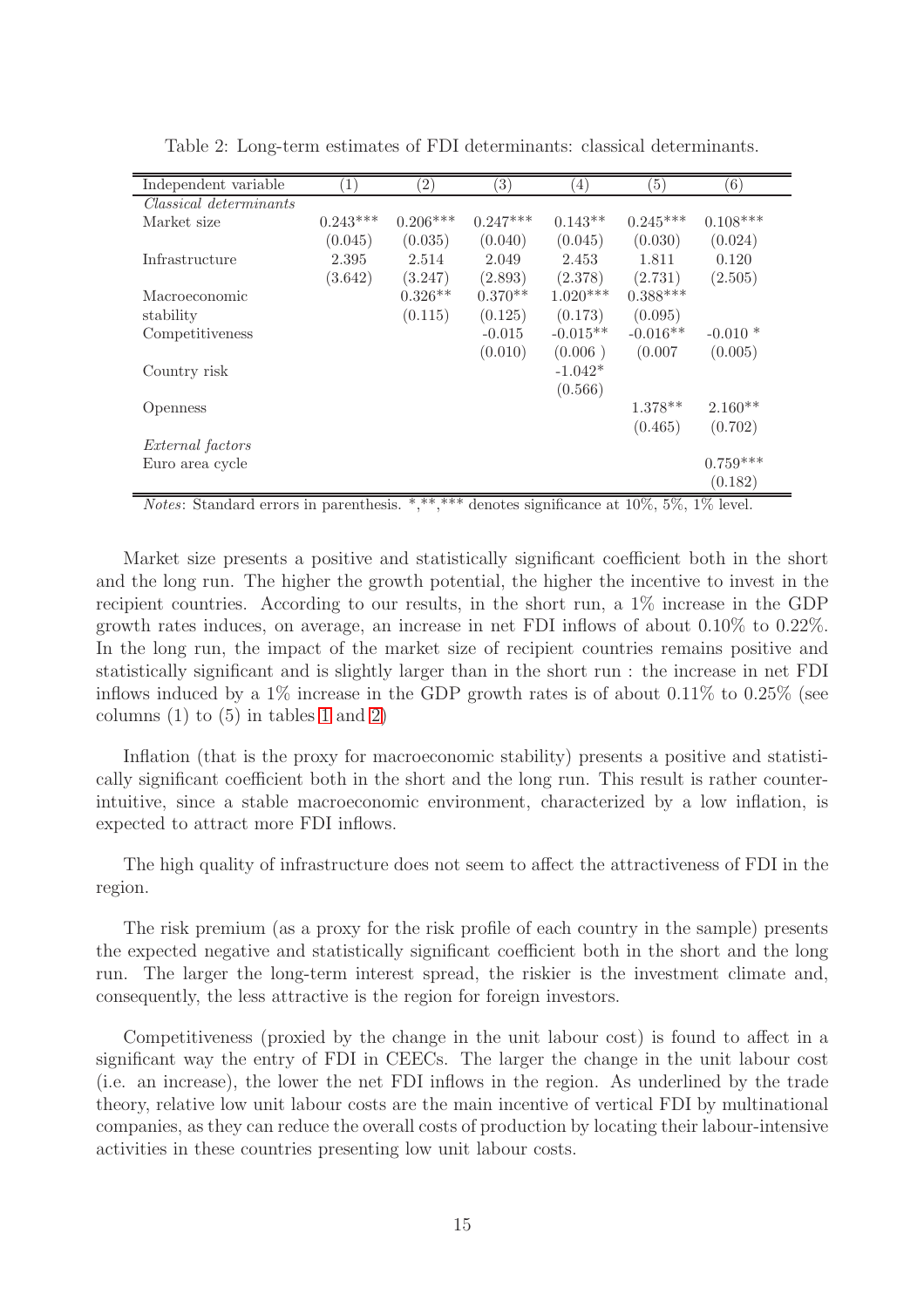Openness (proxied by the share of exports in GDP) has a significant positive effect on the net inflows of FDI. The larger the share of exports in GDP, the larger the FDI inflows in CEECs. This result is in line with the literature pointing out a complementarity between trade flows and FDI (Carstensen and Toubal, 2004; Nath, 2009; Sapienza, 2009).

The euro area business cycle has a positive and statistically significant effect on FDI inflows: the higher the output gap in the euro area, the higher the average FDI inflows to the EU new member states. Quite intuitively, a positive output gap signals that the euro area economy is running above potential so that domestic demand is expanding, encouraging lenders to increase their cross-border exposure. The strong influence of macroeconomic conditions in the euro area on FDI flows to CEECs is in line with the 2012 EBRD Transition Report, according to which FDI flows into the countries in the region had been affected, over the previous decade, by economic conditions in the source country rather than by prevailing or past growth rates in the recipient state.

We further consider the institutional and the structural reform indicators, that are introduced one by one, in order to avoid multicollinearity<sup>12</sup>. We drop inflation when introducing the institutional and structural reform indicators because of the high correlation among these variables. The results are reported in Tables [3](#page-18-0) and [4](#page-19-0) below.

As regards the indicators of structural reforms, none of them is statistically significant in the short-run. However, in the long-run, both the large-scale privatisation index and the banking reform index have a positive and significant effect on net FDI inflows in CEECs. The highest the progress in policies related to the privatisation process and to the banking reform, the larger the attractiveness of foreign investors.

Concerning the institutional reform indicators, in the short run, trade freedom and the property rights have a positive impact on FDI. In the long run, the impact of the trade freedom indicator becomes statistically non-significant. Thus, in the short term, the lack of trade barriers and the ease of individuals to accumulate private property, secured by clear laws increase the attractiveness of FDI flows to the region.

<sup>&</sup>lt;sup>12</sup>The collinearity diagnostic tests indicate the appropriate separate use of each of these indicators.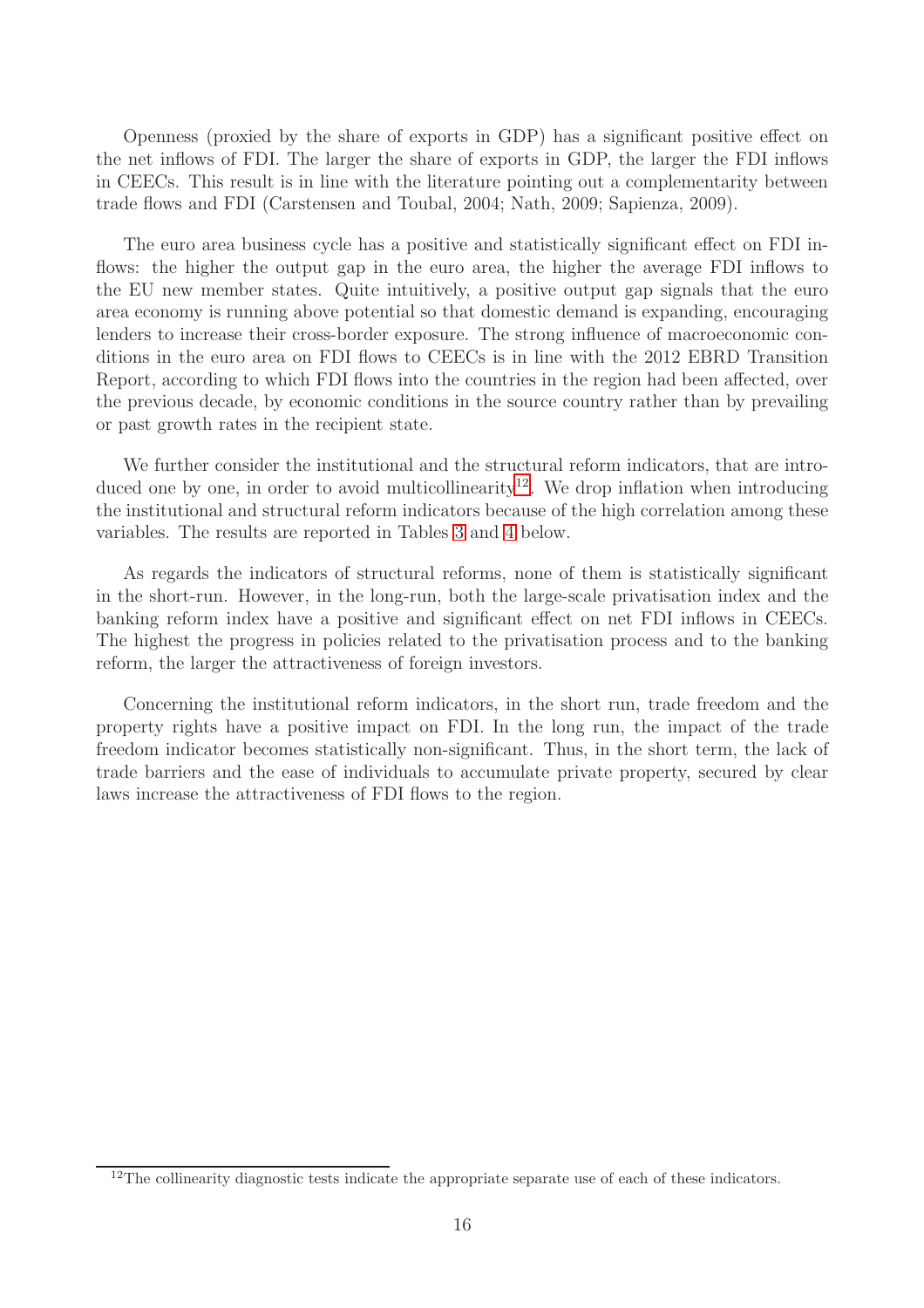<span id="page-18-0"></span>

| Independent variable             | (1)       | $\left( 2\right)$ | (3)             | $\left( 4\right)$ | (5)       | (6)      | (7)             | (8)             |
|----------------------------------|-----------|-------------------|-----------------|-------------------|-----------|----------|-----------------|-----------------|
| Lagged FDI                       | 0.458     | 0.224             | 0.328           | 0.445             | 0.179     | 0.194    | 0.224           | 0.231           |
|                                  | (0.529)   | (0.341)           | (0.415)         | (0.447)           | (0.313)   | (0.354)  | (0.363)         | (0.367)         |
| Classical determinants           |           |                   |                 |                   |           |          |                 |                 |
| Market size                      | 0.124     | $0.176*$          | 0.157           | $0.148*$          | $0.177**$ | $0.185*$ | $0.170*$        | $0.165*$        |
|                                  | (0.113)   | (0.084)           | (0.099)         | (0.078)           | (0.078)   | (0.085)  | (0.082)         | (0.081)         |
| Infrastructure                   | 2.805     | 1.564             | 1.581           | $-0.209$          | 1.189     | 1.465    | 1.992           | 1.929           |
|                                  | (2.758)   | (2.254)           | (2.111)         | (2.093)           | (2.274)   | (2.099)  | (2.560)         | (2.102)         |
| Competitiveness                  | $0.006\,$ | 0.037             | 0.006           | $-0.265$          | $-0.006$  | $-0.003$ | $-0.010*$       | $-0.011*$       |
|                                  | (0.021)   | (0.688)           | (0.015)         | (0.244)           | (0.005)   | (0.006)  | (0.005)         | (0.005)         |
| Openness                         | $-1.029$  | 0.947             | $-0.161$        | 1.685             | $1.329**$ | 0.794    | $1.842**$       | $1.690*$        |
|                                  | (1.397)   | (0.543)           | (0.706)         | (1.669)           | (0.492)   | (0.469)  | (0.810)         | (0.823)         |
| Structural reforms               |           |                   |                 |                   |           |          |                 |                 |
| Privatisation                    | 2.546     |                   |                 |                   |           |          |                 |                 |
|                                  | (2.882)   |                   |                 |                   |           |          |                 |                 |
| Competition policy               |           | 0.037             |                 |                   |           |          |                 |                 |
|                                  |           | (0.688)           |                 |                   |           |          |                 |                 |
| Banking sector                   |           |                   | 2.081           |                   |           |          |                 |                 |
|                                  |           |                   | (1.713)         |                   |           |          |                 |                 |
| Financial sector                 |           |                   |                 | $-0.758$          |           |          |                 |                 |
|                                  |           |                   |                 | (0.579)           |           |          |                 |                 |
| Institutional reforms            |           |                   |                 |                   |           |          |                 |                 |
| Trade freedom                    |           |                   |                 |                   | $1.952*$  |          |                 |                 |
|                                  |           |                   |                 |                   | (1.044)   |          |                 |                 |
| Investment freedom               |           |                   |                 |                   |           | 0.811    |                 |                 |
|                                  |           |                   |                 |                   |           | (2.020)  |                 |                 |
| Property rights                  |           |                   |                 |                   |           |          | $3.148$ ***     |                 |
|                                  |           |                   |                 |                   |           |          | (1.511)         |                 |
| Corruption                       |           |                   |                 |                   |           |          |                 | 2.608           |
|                                  |           |                   |                 |                   |           |          |                 | (1.513)         |
| AR2                              | 0.702     | 0.988             | 0.842           | 0.656             | 0.894     | 0.932    | 0.991           | 0.991           |
| Hansen test $(2nd \text{ step})$ | 0.468     | 0.762             | 0.610           | 0.664             | 0.803     | 0.781    | 0.741           | 0.718           |
| Number of instruments            | 10        | $\overline{10}$   | $\overline{10}$ | 10                | 10        | 10       | $\overline{10}$ | $\overline{10}$ |
| Number of observations           | 702       | 702               | 702             | 702               | 702       | 702      | 702             | 702             |

Table 3: Short-term estimates of FDI determinants: institutional and structural reforms.

Notes: Two-step System GMM with the Windmeijer (2005) correction. Standard errors in parenthesis. \*,\*\*,\*\*\* denotes significance at  $10\%, 5\%, 1\%$  level. The P-values of the second order autocorrelation (AR2) and Hansen tests are reported.

In the long run, international investors seem to react more strongly to changes in institutional factors related to property rights and corruption. Thus, the reduced number of restrictions on investment in a market and the lack of corruption are associated with higher net FDI inflows.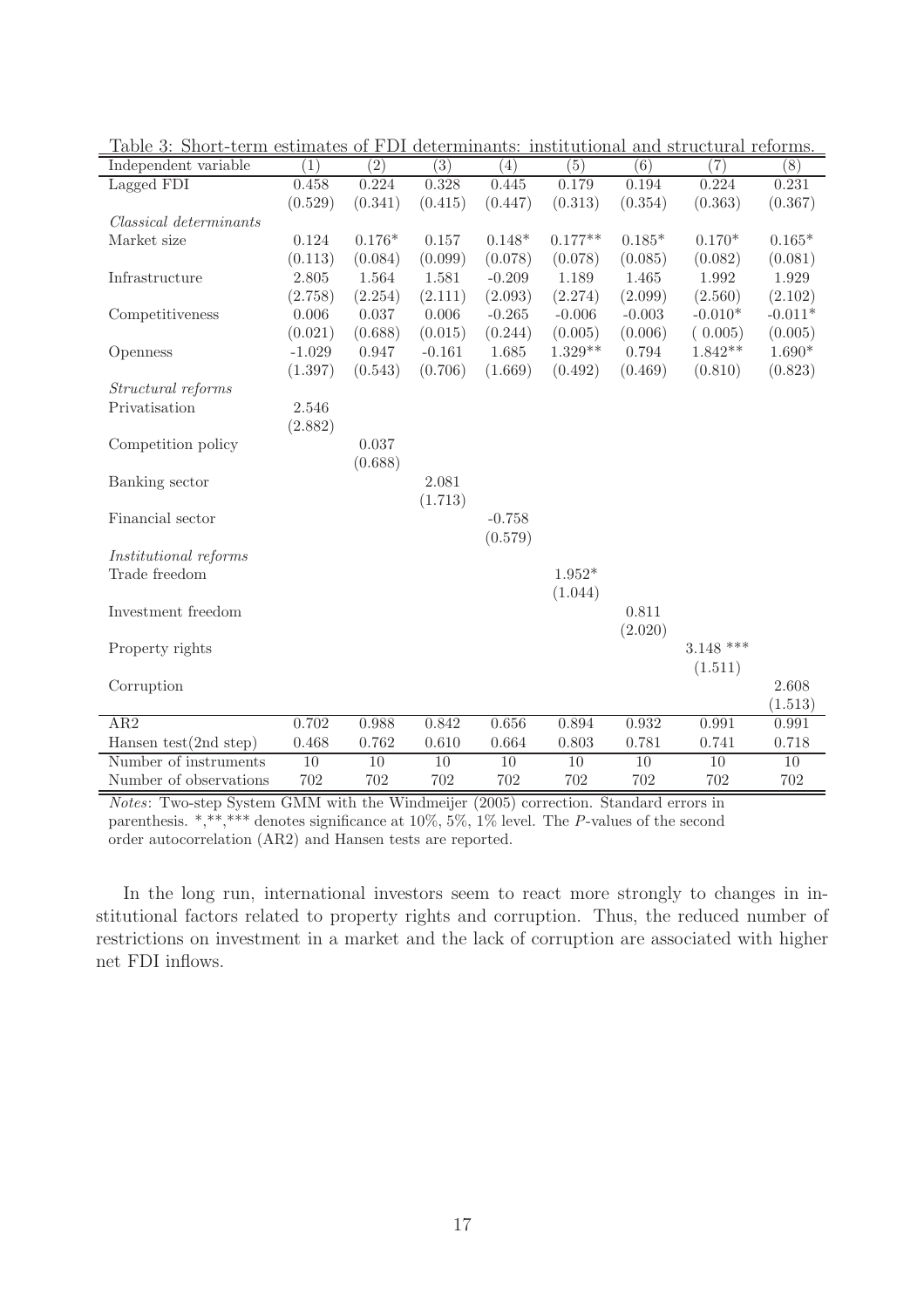| Independent variable   | $\overline{(1)}$ | $\overline{(2)}$ | $\overline{(3)}$ | $\overline{(4)}$ | $\overline{(5)}$ | $\overline{(6)}$ | $\overline{(7)}$ | $\overline{(8)}$ |
|------------------------|------------------|------------------|------------------|------------------|------------------|------------------|------------------|------------------|
| Classical determinants |                  |                  |                  |                  |                  |                  |                  |                  |
| Market size            | $0.229***$       | $0.228***$       | $0.235***$       | $0.268**$        | $0.216***$       | $0.230***$       | $0.219***$       | $0.215***$       |
|                        | (0.059)          | (0.039)          | (0.037)          | (0.100)          | (0.034)          | (0.0334)         | (0.035)          | (0.034)          |
| Infrastructure         | $5.178**$        | 2.018            | 2.354            | $-0.378$         | 1.448            | 1.818            | 2.567            | 2.512            |
|                        | (1.953)          | (2.685)          | (3.069)          | (3.842)          | (2.695)          | (2.560)          | (3.270)          | (2.547)          |
| Competitiveness        | 0.011            | $-0.006$         | 0.009            | $-0.478$         | $-0.008$         | $-0.004$         | $-0.013$         | $-0.014$         |
|                        | (0.031)          | (0.011)          | (0.019)          | (0,648)          | (0.008)          | (0.009)          | (0.009)          | (0.009)          |
| <i>Openness</i>        | $-1.899$         | 1.222            | $-0.240$         | 3.038            | $1.619**$        | 0.986            | $2.374**$        | $2.200***$       |
|                        | (1.117)          | (0.767)          | (1.023)          | (4.843)          | (0.617)          | (0.637)          | (0.937)          | (0.553)          |
| Structural reforms     |                  |                  |                  |                  |                  |                  |                  |                  |
| Privatisation          | $4.700***$       |                  |                  |                  |                  |                  |                  |                  |
|                        | (1.385)          |                  |                  |                  |                  |                  |                  |                  |
| Competition policy     |                  | 0.048            |                  |                  |                  |                  |                  |                  |
|                        |                  | (0.876)          |                  |                  |                  |                  |                  |                  |
| Banking sector         |                  |                  | $3.099**$        |                  |                  |                  |                  |                  |
|                        |                  |                  | (1.263)          |                  |                  |                  |                  |                  |
| Financial sector       |                  |                  |                  | $-1.368$         |                  |                  |                  |                  |
|                        |                  |                  |                  | (1.916)          |                  |                  |                  |                  |
| Institutional reforms  |                  |                  |                  |                  |                  |                  |                  |                  |
| Trade freedom          |                  |                  |                  |                  | 2.378            |                  |                  |                  |
|                        |                  |                  |                  |                  | (2.057)          |                  |                  |                  |
| Investment freedom     |                  |                  |                  |                  |                  | 1.006            |                  |                  |
|                        |                  |                  |                  |                  |                  | (2.264)          |                  |                  |
| Property rights        |                  |                  |                  |                  |                  |                  | $4.057*$         |                  |
|                        |                  |                  |                  |                  |                  |                  | (2.258)          |                  |
| Corruption             |                  |                  |                  |                  |                  |                  |                  | $3.395**$        |
|                        |                  |                  |                  |                  |                  |                  |                  | (1.150)          |

<span id="page-19-0"></span>Table 4: Long-term estimates of FDI determinants: institutional and structural reforms.

Notes: Standard errors in parenthesis. \*,\*\*,\*\*\* denotes significance at  $10\%, 5\%, 1\%$  level.

#### 4.3 Estimating the effect of FDI on economic growth

We first proceed to an event study analysis of the dynamics of FDI around crises, like in Broner et al. (2013). We focus on the dynamics of FDI not only during crisis years, but also in the run-up to crises and the immediate aftermath by analyzing the 2 years preceding and following crises. We estimate the following equation:

$$
FDI_{i,t} = \alpha_i + \gamma_i t + \sum_{k=-2}^{k=2} \beta_i Crisis_{i,t+k} + \epsilon_{i,t}
$$
\n
$$
(6)
$$

Here  $FDI_{i,t}$  stands for FDI inflows (% of GDP) in country *i* at time *t* and  $Crisis_{i,t+k}$  makes reference to the 2007 and 2011 crises.

We create two dummy variables  $crisis_{07}$  and  $crisis_{11}$  to take into account the occurrence of both the 2007 global financial crisis and the 2011 euro area sovereign debt market crisis. For defining *crisis*<sub>07</sub>, we consider the definitions of Fratzscher (2012) and Brunnermeier (2009); according to Fratzscher (2012), the 2007 crisis went from 7 August 2007 till 15 March 2009, while for Brunnermeier (2009) the 2007 crisis went from the 2nd quarter of 2007 till the 2nd quarter of 2009. Given that in our analysis we use quarterly data, we apply Brunnermeier  $(2009)$ 's definition of the 2007 crisis (i.e. *crisis*<sub>07</sub> takes the value 1 over the period Q2 2007 -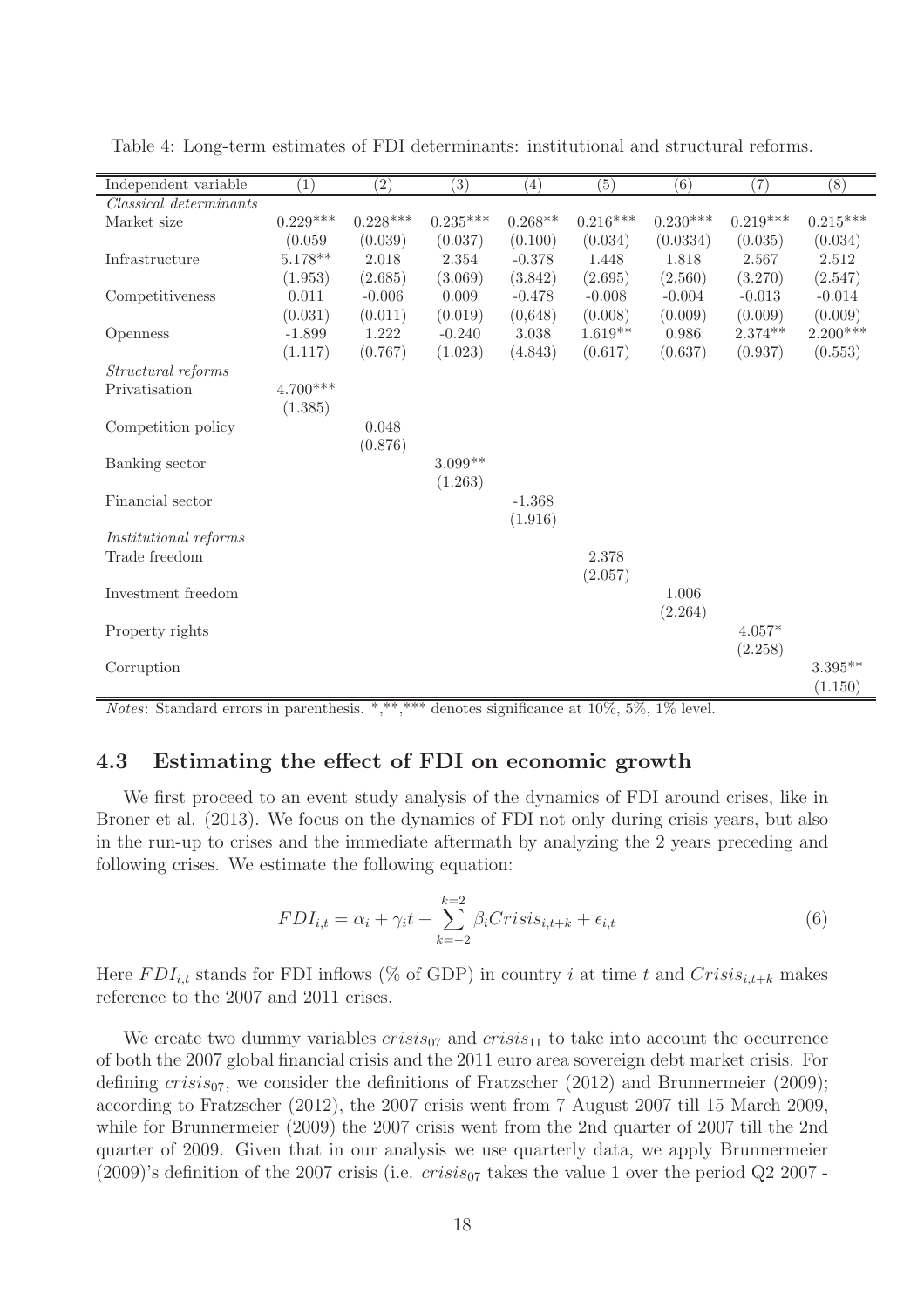$Q2$  2009 and 0 otherwise). Along the same reasoning, we define  $crisis_{11}$  as taking the value 1 over the period Q2 2011 - Q4 2012 and 0 otherwise.

|                      | <b>FDI</b>  | GDP         |
|----------------------|-------------|-------------|
|                      |             |             |
| Year $t-2$           | $3.632***$  | $2.807***$  |
|                      | (0.864)     | (0.457)     |
| Year t-1             | $3.530***$  | $3.490***$  |
|                      | (1.020)     | (0.367)     |
| crisis <sub>07</sub> | $1.549**$   | $-2.280***$ |
|                      | (0.652)     | (0.808)     |
| Year $t+1$           | $-1.779**$  | $-9.530***$ |
|                      | (0.877)     | (1.183)     |
| Year $t+2$           | $-1.409***$ | $-1.306***$ |
|                      | (0.541)     | (0.429)     |
| $crisis_{11}$        | $-0.979*$   | $-1.739***$ |
|                      | (0.596)     | (0.369)     |
| Country dummies      | Yes         | Yes         |
| Observations         | 757         | 746         |
| Number of countries  | 10          | 10          |
| $R^2$                | 0.199       | 0.23        |

<span id="page-20-0"></span>Table 5: FDI and GDP around crises.

*Notes*:  $1 / Year_{t-2}$  is the period q2 2005 - q2 2006,  $Year_{t-1}$  is the period q2 2006 - q2 2007,  $Year_{t+1}$  is the period q2 2009 - q2 2010,  $Year_{t+2}$  is the period q2 2010 - q2 2011. 2/ Fixed-effect panel data regression estimates, with robust stan-

dard errors.

Table [5](#page-20-0) shows the dynamics of FDI during crises, pooling all countries together. The results (in column 1) show robust evidence of FDI retrenchment starting from Q2 2009. According to the evidence, FDI remains at depressed level or declines even further during the 2nd year period after the 2007 crisis. And the decline of FDI goes further during the 2011 crisis. The decline in FDI during crises is not only statistically significant by also economically large. In particular, mean FDI increased from 4.91 percent of GDP to 7.92 percent of GDP 2 years before the 2007 crisis and, respectively to 8.03 percent of GDP the year before the 2007 crisis. During the 2007 crisis, mean FDI was of 6.65 percent of GDP (well above the average level before the pre-crisis period); and it declined afterwards to 2.03 percent of GDP the year after the 2007 crisis and, respectively, to 2.98 percent of GDP 2 years after the 2007 crisis. During the 2011 crisis, mean FDI was of 3.34 percent of GDP (below the average level before the 2007 pre-crisis years) and it declined further to 1.85 percent of GDP the year after.

We equally analyse the dynamics of GDP around crises, using the same reasoning as for FDI dynamics. We report the results in column (2) of the Table [5.](#page-20-0) The findings point out a difference in the timing of the collapse of GDP, that starts declining with the burst of the 2007 crisis. The biggest decline in GDP growth rates takes place in the year after the 2007 crisis. As in the case of FDI, GDP growth rates increased in the 2 years preceding the 2007 crisis, from 3.71% to  $6.81\%$  2 years before the 2007 crisis erupted and, respectively to 7.49 % the year before the 2007 crisis. During the 2007 crisis, mean GDP growth rate was of 3.07% percent of GDP ( slightly below the average level before the pre-crisis period) and it declined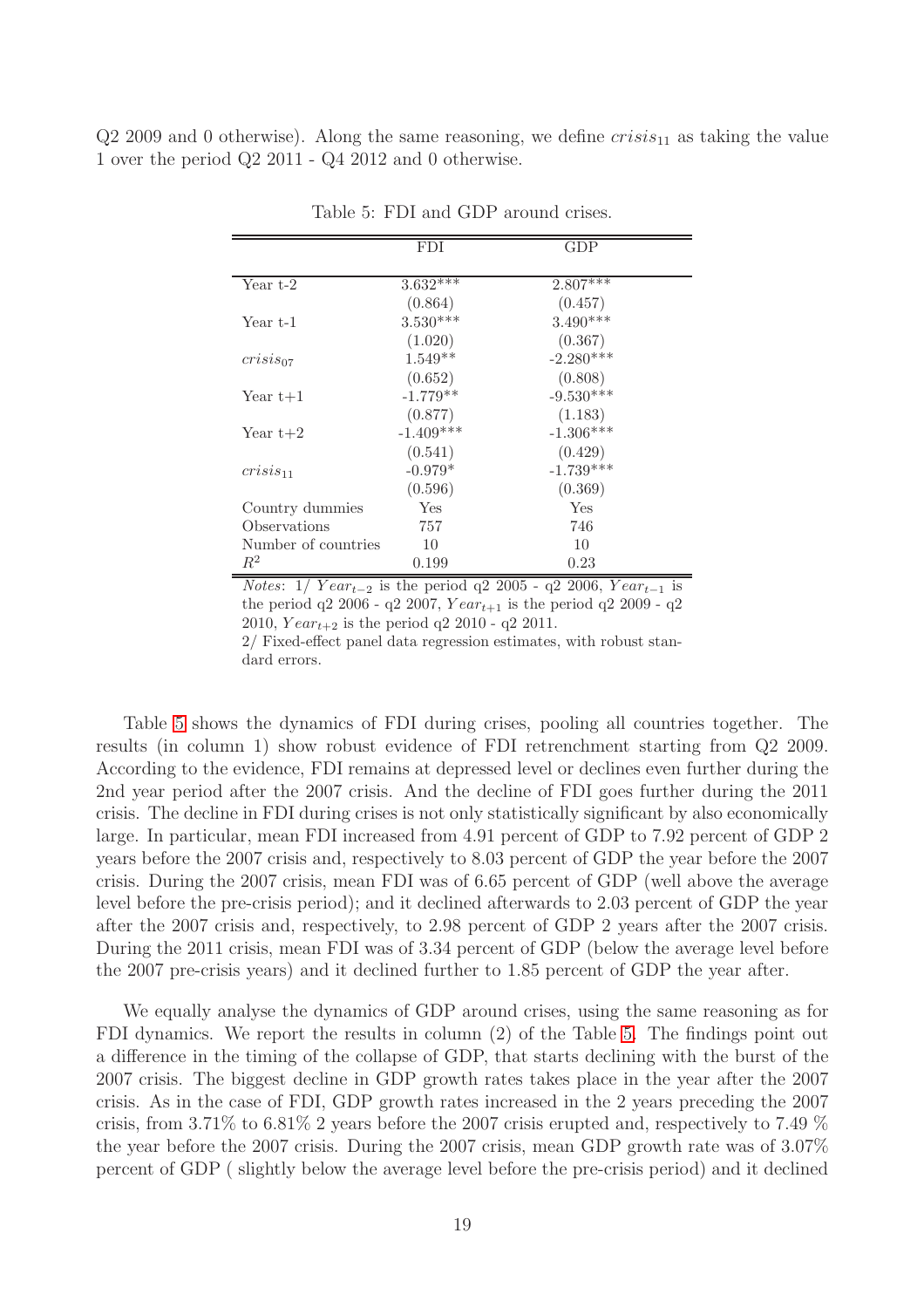afterwards to -6.04% the year after the 2007 crisis and, respectively, to 2.69% 2 years after the 2007 crisis. During the 2011 crisis, mean GDP growth rate was of 2.49% (below the average level before the 2007 pre-crisis years) and it declined further to 0.99% the year after.

As shown by this event study, developments in both FDI inflows and economic growth have been affected by both 2007 and 2011 crises. The timing of the collapse of the two indicators is different, economic growth being impacted more rapidly than FDI by the 2007 crisis.

Based on the findings of the event study above, we further proceed to the empirical analysis of the relationship between economic growth and FDI, and take into account the occurrence of both crises.

We estimate a simple growth equation (as derived from the basic production function presented in sub-section [3.2\)](#page-11-2) for our sample of countries from Central and Eastern Europe:

<span id="page-21-0"></span>
$$
\Delta GDP_{i,t} = \beta_0 + \beta_1 FDI_{i,t} + \beta_2 H_{i,t} + \beta_3 Y_0 + \beta_4 A_{i,t} + \epsilon_{i,t}
$$
\n(7)

where  $\Delta GDP_{i,t}$  is the quarterly year-on-year real GDP growth rate in country *i* at time *t*, *FDI*<sub>*i*,t</sub> are the net foreign direct investment inflows (% of GDP) in country *i* at time *t*,  $H_{i,t}$ the stock of human capital<sup>13</sup> in country  $i$  at time  $t$ , proxied by the log of the initial rate of secondary school enrollment (i.e. the 1993 level),  $Y_{i,0}$  the initial GDP ("catching-up" effect) in country *i*, and *Ai,t* the set of other variables affecting economic growth in country *i* at time *t*, such as government consumption, financial development and inflation rate (Barro and Sala-i-Martin, 1995).

The log of initial GDP and the log of inflation are standard proxies for the level of development and macroeconomic stability; we expect a negative sign for the coefficient of initial GDP, corresponding to the catching-up effect (since less developed countries, with a lower initial GDP, are expected to register higher real GDP growth rates). At the same time, low inflation is a sign of macroeconomic stability; a negative sign of the coefficient of (log) inflation is expected. We equally include the quadratic inflation in our regressions, because of the non-linear relationship that has been found in a large number of studies estimating the inflation-economic growth nexus. At the same time, government consumption  $(\%$  of GDP) should impact negatively economic growth. Moreover, financial depth is proxied by domestic credit to private sector  $(\%$  of GDP)<sup>14</sup>.

As in the empirical analysis of FDI determinants, we choose a semi-log model. The only variables that are given in log are the initial GDP and inflation, the other explicative variables being expressed in percentage points.

In the growth equation above, FDI might be endogenous. We control for its possible endogeneity by using the instrumental variables method and apply the panel data two-step efficient GMM estimator. The efficiency gains of this estimator relative to the traditional

<sup>&</sup>lt;sup>13</sup>The application of more advanced technologies, coming with FDI, requires the presence of a sufficient level of human capital in the host economy. Thus, the stock of human capital in the host country limits the absorptive capacity of a developing country.

<sup>&</sup>lt;sup>14</sup>This proxy of financial depth is largely used in the literature on financial development (King and Levine, 1993).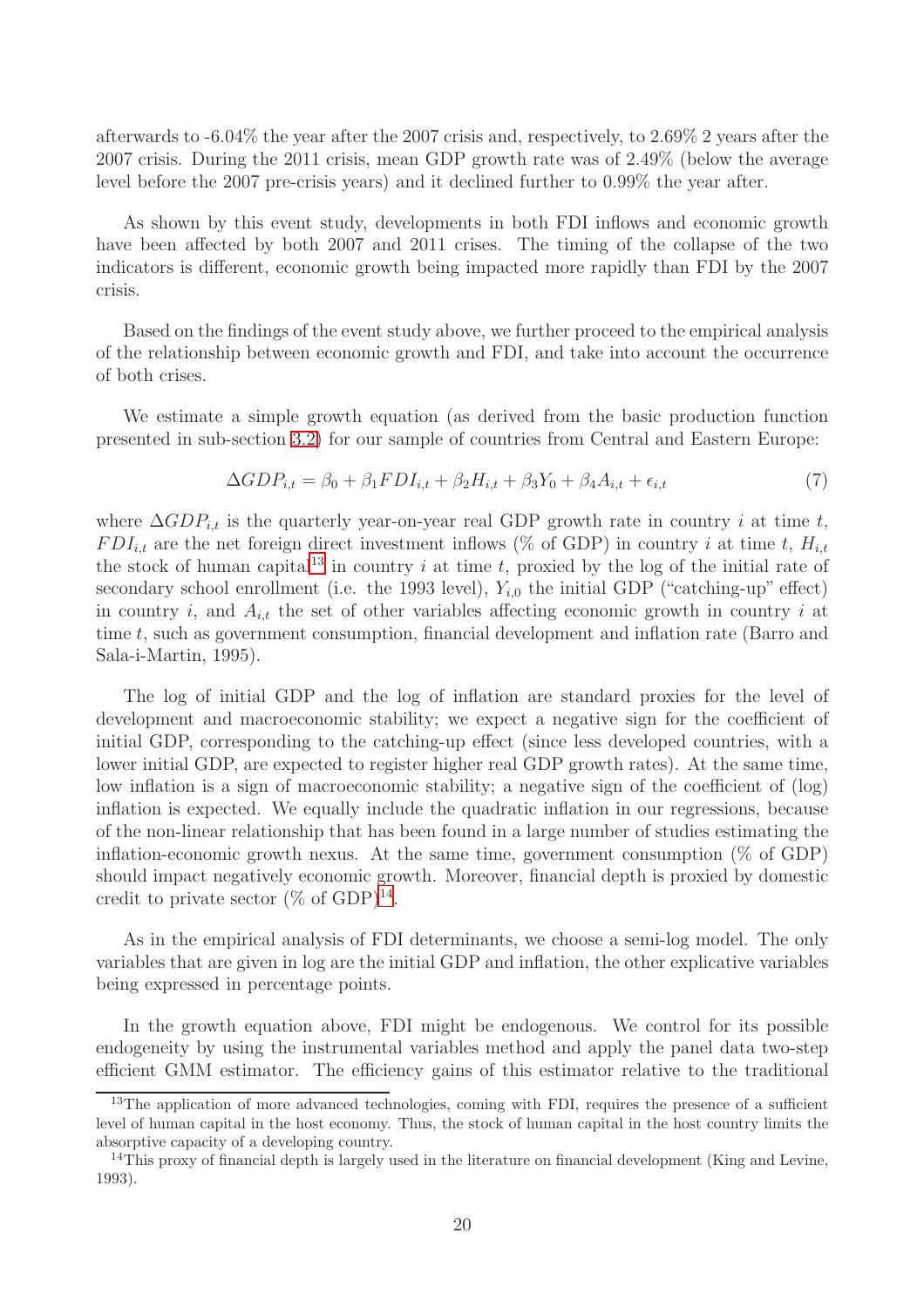IV/2SLS estimator derive from the use of the optimal weighting matrix, the overidentifying restrictions of the model, and the relaxation of the i.i.d. assumption <sup>15</sup>. We test the validity of instruments (the Sargan-Hansen test<sup>16</sup>), and for the endogeneity<sup>17</sup> of the FDI variable. We use the unit labour cost, the EBRD large-scale privatisation index and the EBRD banking reform index as instruments.

In order to capture the potential effect of 2007 and 2011 crises on the relationship between FDI and economic growth, we interact the crises dummy variables with the FDI variable.

The results of the estimations are presented in Table [6](#page-23-0) below.

We include first only the FDI indicator (columns 1 and 2), then we add the interaction of net FDI inflows with the crisis dummies (columns 3 to 5).

Even if, according to Nelson and Phelps (1996), FDI and human capital are complementary in the process of productivity growth, the stock of human capital presents here a non-significant coefficient for our sample of countries<sup>18</sup>.

The initial level of GDP presents a non-significant coefficient. Thus, it does not confirm the catching-up effect over the period of analysis.

As far as the set of "other" variables affecting economic growth is concerned, government consumption presents the expected negative but non-significant coefficient. Our results do not confirm the convex relationship between inflation and economic growth, both the inflation rate and its quadratic form presenting non-significant coefficients. Finally, the measure of financial depth (i.e. domestic credit to the private sector) presents a negative and statistically significant effect on growth.

We turn to the variable of interest, i.e. net inflows of FDI (in  $\%$  of GDP). The findings are of a positive and statistically significant coefficient for FDI: the higher the FDI inflows, the higher, on average, the economic growth. Accordingly, a  $1\%$  increase in FDI inflows (in terms of GDP) induces average GDP growth rate to increase by about 0.55 %.

<sup>&</sup>lt;sup>15</sup>For an exactly identified model, the efficient GMM and traditional IV/2SLS estimators coincide, and under the assumptions of conditional homoskedasticity and independence, the efficient GMM estimator is the traditional IV/2SLS estimator.

<sup>&</sup>lt;sup>16</sup>The joint null hypothesis is that the instruments are valid instruments, i.e., uncorrelated with the error term, and that the excluded instruments are correctly excluded from the estimated equation. A rejection casts doubt on the validity of the instruments.

<sup>&</sup>lt;sup>17</sup>Under the null hypothesis that the specified endogenous regressors can actually be treated as exogenous, the test statistic is distributed as chi-squared with degrees of freedom equal to the number of regressors tested.

<sup>18</sup>We examined whether FDI interacts with the stock of human capital to affect the growth rates, like in Borensztein et al. (1998), by adding the interaction term between FDI and the human capital ( $FDI_{i,t} \times H_{i,t}$ ) to equation [\(7\)](#page-21-0). The coefficient of this interaction term was non-significant; consequently, we excluded it further on.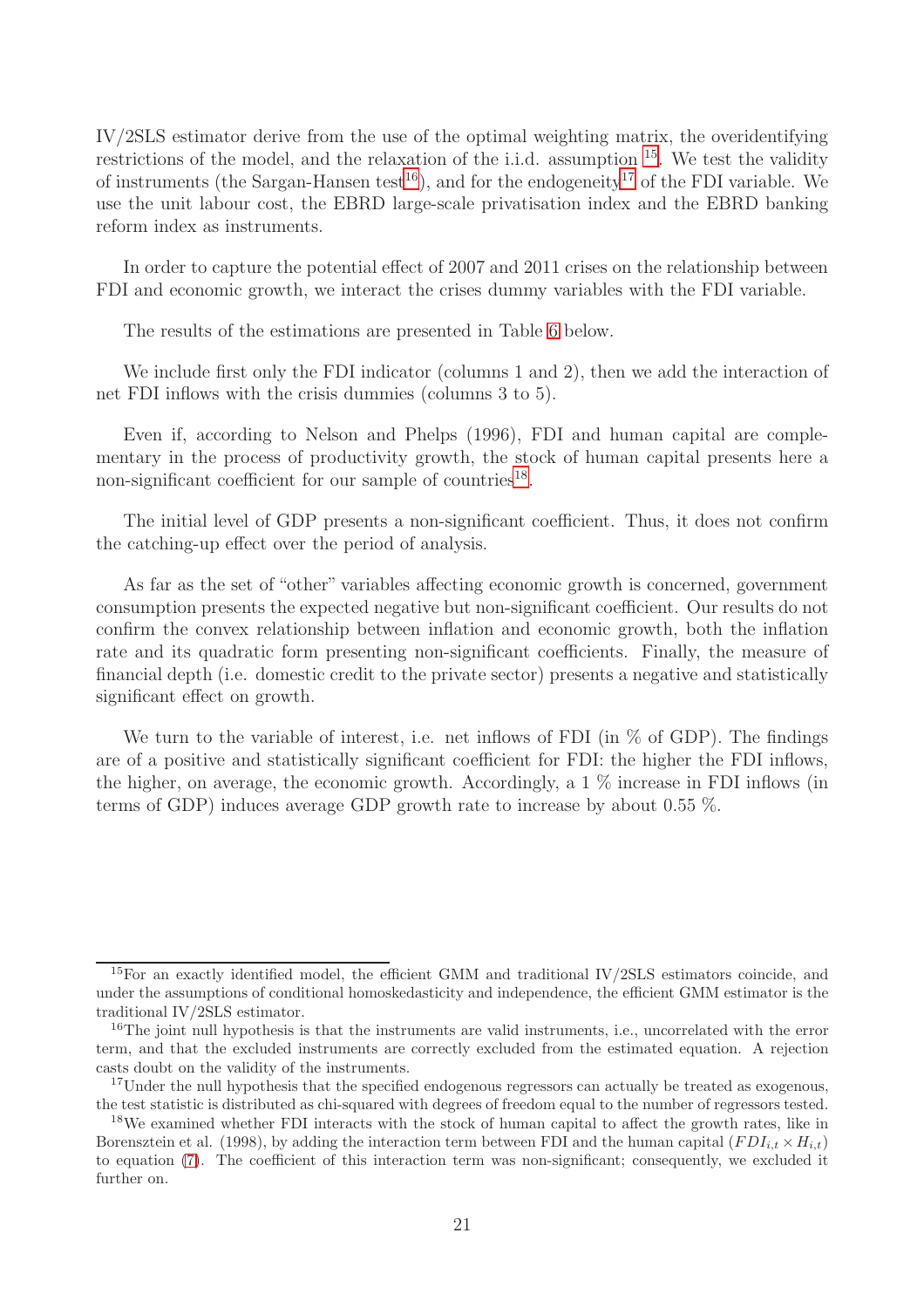| Independent                  | (1)         | $\overline{(2)}$ | $\overline{(3)}$ | (4)         | $\overline{(5)}$ |
|------------------------------|-------------|------------------|------------------|-------------|------------------|
| Variable                     |             |                  |                  |             |                  |
| Initial GDP                  | 0.010       | $-0.025$         | $-0.007$         | 0.010       | 0.016            |
|                              | (0.186)     | (0.176)          | (0.179)          | (0.180)     | (0.182)          |
| Schooling                    | 0.013       | 0.008            | $-0.006$         | $-0.007$    | $-0.015$         |
|                              | (0.067)     | (0.067)          | (0.064)          | (0.066)     | (0.063)          |
| Government                   | $-0.052$    | $-0.052$         | $-0.088$         | $-0.013$    | $-0.059$         |
| Consumption                  | (0.063)     | (0.063)          | (0.063)          | (0.066)     | (0.065)          |
| <b>FDI</b>                   | $0.554***$  | $0.553***$       | $0.634***$       | $0.611***$  | $0.691***$       |
|                              | (0.144)     | (0.143)          | (0.166)          | (0.155)     | (0.178)          |
| Domestic credit to           | $-0.079***$ | $-0.080***$      | $-0.072***$      | $-0.079***$ | $-0.071***$      |
| private sector               | (0.014)     | (0.014)          | (0.014)          | (0.014)     | (0.015)          |
| Inflation                    | $-0.202$    | 1.508            | 1.655            | 1.399       | 1.541            |
| rate                         | (0.273)     | (1.436)          | (1.491)          | (1.441)     | (1.509)          |
| Inflation rate <sup>2</sup>  |             | $-0.941$         | $-0.969$         | $-0.898$    | $-0.918$         |
|                              |             | (0.738)          | (0.767)          | (0.739)     | (0.775)          |
| crisis <sub>07</sub>         |             |                  | 0.114            |             | 0.545            |
|                              |             |                  | (1.249)          |             | (1.292)          |
| $FDI^*crisis_{07}$           |             |                  | $-0.295*$        |             | $-0.351*$        |
|                              |             |                  | (0.176)          |             | (0.184)          |
| $crisis_{11}$                |             |                  |                  | $3.305***$  | $3.188***$       |
|                              |             |                  |                  | (1.064)     | (1.096)          |
| $FDI^*crisis_{11}$           |             |                  |                  | $-0.692***$ | $-0.766***$      |
|                              |             |                  |                  | (0.185)     | (0.203)          |
| Underidentification test $a$ | 0.000       | 0.0000           | 0.0000           | 0.0000      | 0.0000           |
| Hansen test $b$              | 0.1745      | 0.2112           | 0.1106           | 0.1331      | 0.1115           |
| Endogeneity test $c$         | 0.0016      | 0.0014           | 0.0003           | 0.0012      | 0.0003           |
| Observations                 | 714         | 712              | 712              | 712         | 712              |
| Number of countries          | 10          | 10               | 10               | 10          | 10               |

<span id="page-23-0"></span>Table 6: FDI inflows in CEECs and economic growth.

Notes: Panel data two-step efficient generalized method of moments (GMM) estimator. Standard errors in parentheses. \*,\*\*,\*\*\* denotes significance at  $10\%$ ,  $5\%$ ,  $1\%$  level.

*<sup>a</sup>* P-value corresponding to the Kleibergen-Paap (2006) rk LM statistic. A rejection of the null indicates that the matrix is full column rank, i.e., the model is identified.

*<sup>b</sup>* The joint null hypothesis is that the instruments are valid instruments and that the excluded instruments are correctly excluded from the estimated equation.

*<sup>c</sup>* We test the endogeneity of FDI. Under the null hypothesis, the specified endogenous regressors can actually be treated as exogenous.

Taking then into account the occurrence of both crises (columns 3 to 5), our results show that both the 2007 and the 2011 crises had a negative impact on the FDI - economic growth relationship. According to our findings, the positive effect of FDI on economic growth diminished during the 2007 crisis; over the period Q2 2007 - Q2 2009, a 1 % increase in FDI inflows (in terms of GDP) induces the average GDP growth rate to increase by about 0.34 %. Moreover, the effect of FDI on economic growth became negative and statistically significant during the 2011 crisis; a  $1\%$  increase in FDI inflows (in terms of GDP) induces the average GDP growth rate to decrease by about 0.08 % over the period Q2 2011 - Q4 2012. Taken separately (i.e. non-interacted with the FDI indicator), the 2007 crisis dummy presents a negative but non-significant coefficient, while the 2011 crisis dummy presents a positive and statistically significant coefficient.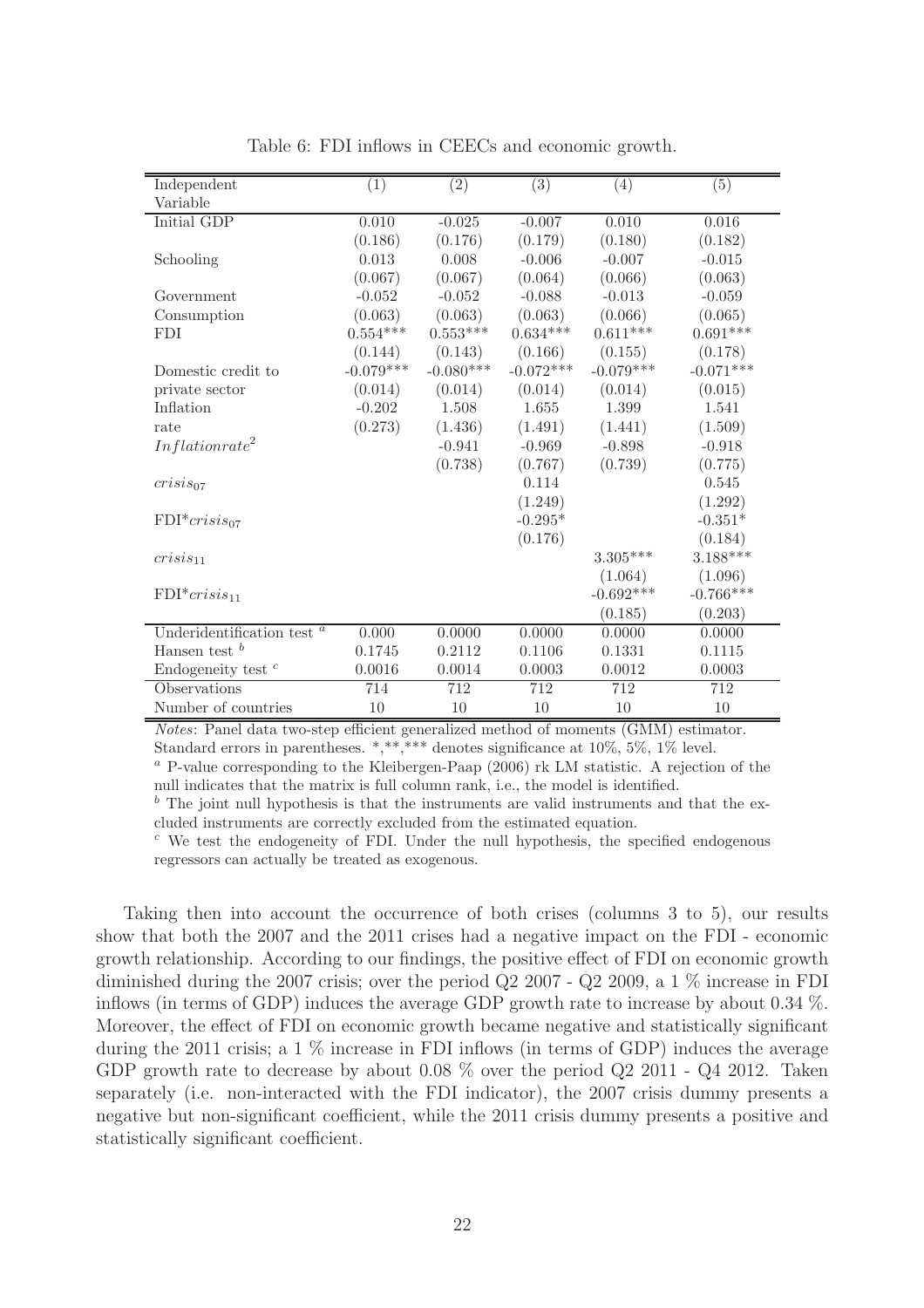Overall, the established relationship between FDI and growth suggests that not only portfolio flows and bank lending, but also supposedly "virtuous" FDI contributed to the boom-bust cycle and associated imbalances in the CEECs. This is in line with recent findings on a more granular level suggesting that FDI in the financial sector can be associated with macroeconomic instability in receiving countries (Dell'Erba and Reinhardt, 2013). Thus, FDI seems to be a multifaceted, i.e. not only stabilising growth-driver in the CEECs; a more granular analysis could further clarify this complex causality.

### 5 Conclusion

Our paper complements the existing empirical literature examining FDI in CEECs.

In a first step, we analyse both the external and the domestic determinants of FDI inflows in CEECs. Our results show that the macroeconomic conditions in the euro area affect the attractiveness of FDI inflows in CEECs. The strong influence of macroeconomic conditions in the euro area on FDI inflows in CEECs is in line with the 2012 EBRD Transition Report, according to which FDI flows into the countries in the region over the previous decade had been affected by economic conditions in the source country rather than by prevailing or past growth rates in the recipient state.

Main internal determinants revealed by our regression estimates are the market size, risk premia, unit labour costs, the openness of the host economies, as well as their progress in structural reforms (mainly related to privatisations and to banking sector reforms) and in institutional reforms (mainly the absence of trade barriers, the ease of individuals to accumulate private property and also the progress in fighting corruption).

In a second step, we examine whether changes in net FDI inflows affect economic growth. Our findings show that, on average, net FDI inflows contributed in a positive and statistically significant way to economic growth over the period 1993 - 2013. We consider the occurrence of both crises and show that the positive effect of FDI on economic growth diminished during the 2007 crisis, while it became negative during the 2011 crisis.

Given the positive impact of FDI inflows on economic growth, host countries from Central and Eastern Europe could continue to encourage, to a certain extent, the entry of FDI flows. As privatisation has ceased to be the main driver of FDI in the region, economic features attracting non-privatisation-related FDI are becoming increasingly more important (Arratibel et al., 2007). Moreover, a stable macroeconomic environment, labour costs that develop in line with productivity, and a sufficiently developed infrastructure, most of them identified by our results, are preconditions for future FDI inflows.

However, based on the former experience, it is neither desirable nor sustainable for Central and Eastern Europe to return to a growth model excessively dependent on capital inflows. This applies all the more as the procyclicality and potential volatility of capital inflows in this region are still an issue (Coricelli and Ianchovichina, 2004). Among the policy decisions, the development of local currency capital markets should make the region less dependent on capital inflows and less vulnerable to their potential reversal (EBRD).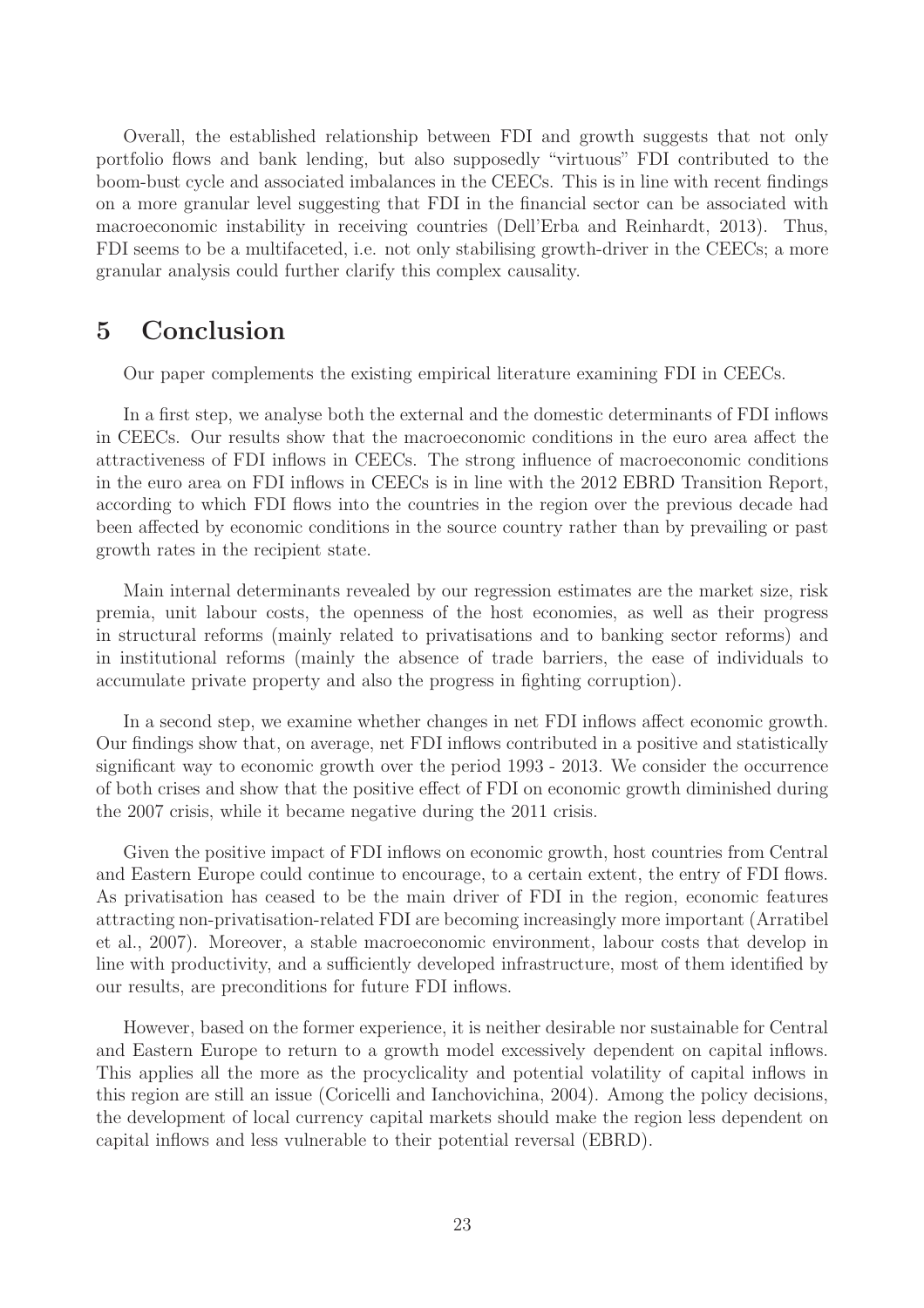## References

- [1] Alfaro L., Kalemli-Ozcan S. and Volosovych V., 2005. Capital Flows in a Globalized World: The Role of Policies and Institutions. In: *Capital Controls and Capital Flows* in Emerging Economies: Policies, Practices and Consequences, 19-72, NBER Chapters, National Bureau of Economic Research.
- [2] Arratibel O., Heinz F.F., Martin, R., Przybyla M., Rawdanowicz L., Serafini R. and Zumer T., 2007. Determinants of growth in the central and eastern European EU member states - a production function approach. ECB Occasional Paper, 61.
- [3] Barro R. and Sala-i-Martin X., 1995. Economic Growth, McGraw-Hill, Cambridge, MA.
- [4] Bevan A., and Estrin, S. 2004. The Determinants of Foreign Direct Investment in Transition Economies. University of Michigan, Journal of Comparative Economics, 32, 775-787.
- [5] Bijsterbosch M. and Kolasa M., 2009. FDI and productivity convergence in Central and Eastern Europe - An industry-level investigation. ECB Working Paper, 992.
- [6] Borensztein E., De Gregorio J. and Lee J., 1998. How does Foreign Direct Investment Affect Economic Growth? Journal of International Economics, 45, 115-135.
- [7] Brainard S. L., 1997. An empirical assessment of the proximity-concentration trade-off between multinational sales and trade. American Economic Review, 87, 520-544.
- [8] Brenton P., Di Mauro F. and Lücke M., 1999. Economic integration and FDI: An empirical analysis of foreign investment in the EU and in Central and Eastern Europe. Empirica, 26, 95-121.
- [9] Broner F., Didier T., Erce A., Schmukler L., 2013. Gross capital flows: dynamics and crises. Journal of Monetary Economics, 60, 113-133.
- [10] Brunnermeier M. K., , 2009. Deciphering the Liquidity and Credit Crunch 2007- 2008.Journal of Economic Perspectives, 23(1), 77-100.
- [11] Calvo G. A., Leiderman L. and Reinhart C., 1996. Inflows of capital to developing countries in the 1990sJournal of Economic Perspectives, 10 (2), 123-139.
- [12] Carstensen K. and Toubal F., 2004. Foreign Direct Investment in Central and Eastern European Countries: A Dynamic Panel Analysis. Journal of Comparative Economics, 32, 3-22.
- [13] Castejon C.F. and Wörz J., 2007. Good or Bad? The Influence of FDI on Output Growth: An industry-level analysis. WIIW Working Paper, 38.
- [14] Caves R., 1982. Multinational Enterprise and Economic Analysis. Cambridge Univ. Press, London.
- [15] Coricelli F. and Ianchovichina E., 2004. Managing Volatility in Transition Economies: The Experience of the Central and Eastern European Countries, CEPR Discussion Papers, 4413.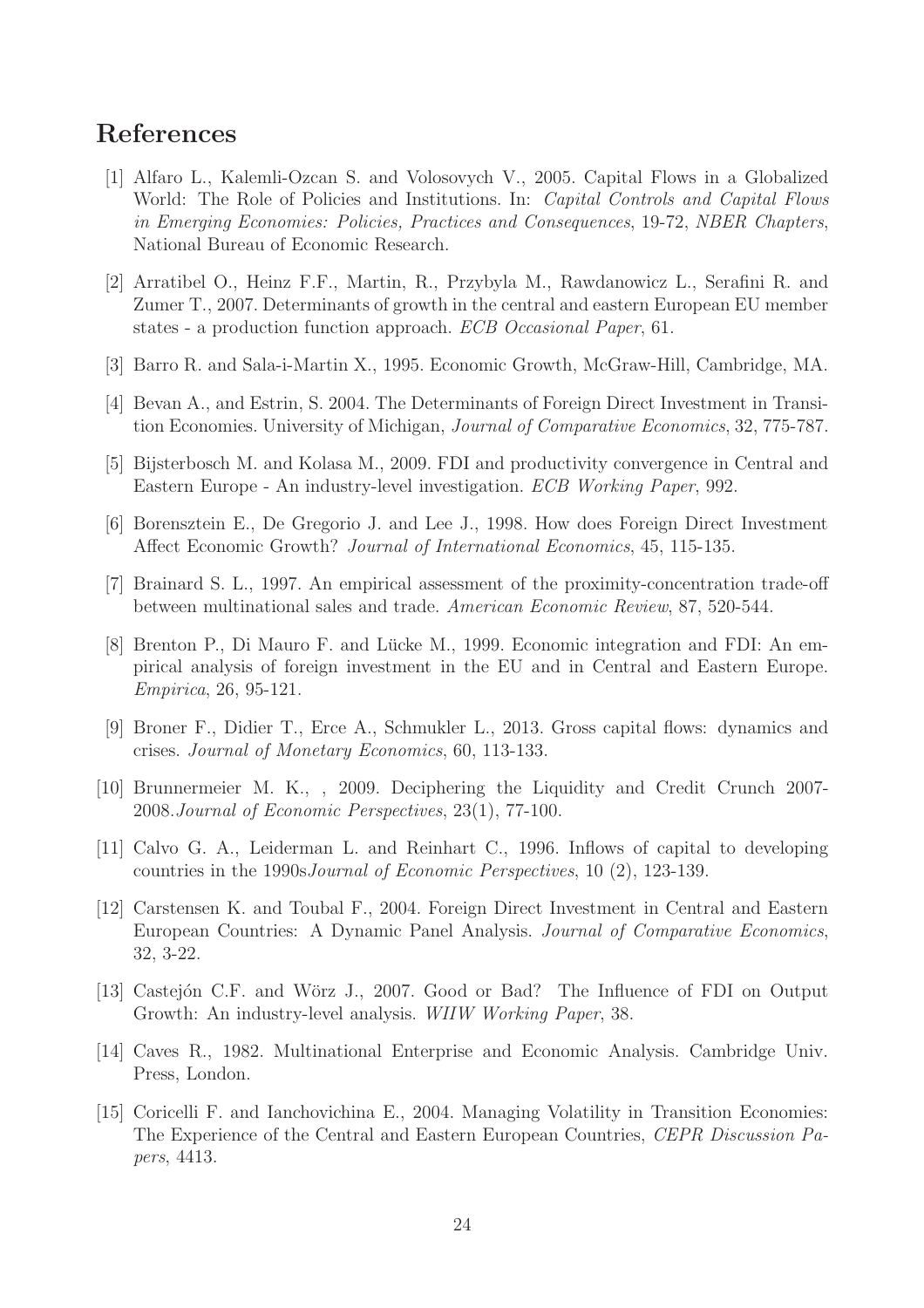- [16] Damijan J.P. and Rojec M., 2007. Foreign Direct Investment and the Catching-up Process in New EU Member States: Is There a Flying Geese Pattern? Applied Economics Quarterly, 53(2), 91-118.
- [17] Damijan J.P., Rojec M., Majcen B., Knell M., 2013. Impact of firm heterogeneity on direct and spillover effects of FD: Micro-evidence from ten transition countries, *Journal* of Comparative Economics, 41, 895-922.
- [18] Daude C. and Fratzscher M., 2006. The pecking order of cross-border investment, ECB Working Paper, 590.
- [19] De Mello L.R., 1997. Foreign Direct Investment in Developing Countries and Growth: A Selective Survey. The Journal of Development Studies, 34 (1), 1-34.
- [20] Dell'Erba S. and Reinhardt D., 2013. Not all capital waves are alike: a sector-level examination of surges in FDI inflows, Bank of England Working Paper, 474.
- [21] Di Mauro F., 1999. The effects of economic integration on FDI flows: an empirical analysis and comparison with trade. Center for European Policy Studies Document Paper, 134.
- [22] Djankov S. and Hoekman B.M., 2000. Foreign Investment and Productivity Growth in Czech Enterprises, World Bank Economic Review, 14(1), 49-64.
- [23] Dunning J., 1981. International Production and the Multinational Enterprise. Allen & Unwin, London.
- [24] European Bank for Reconstruction and Development, 1994, 2009, 2010, 2012. Transition Reports.
- [25] Ferrucci G., Herzberg V., Soussa F. and Taylor A., 2004. Understanding capital flows to emerging market economies. Bank of England Financial Stability Review, june, 89-96.
- [26] Forbes K., 2006. Capital Account Liberalization: A Vehicle for Growth? Presented at IMF Conference: How does capital account liberalization affect economic growth? Washington.
- [27] Fratzscher M. , 2012. Capital flows, push versus pull factors and the global financial crisis. Journal of International Economics, 88, 341-356.
- [28] Garibaldi P., Mora N., Sahay R. and Zettelmeyer J., 2001. What Moves Capital to Transition Economies? IMF Staff Papers, 48.
- [29] Görg H. and Greenaway, D., 2004. Much Ado About Nothing? Do Domestic Firms Really Benefit from Foreign Direct Investment? World Bank Research Observer, 19(2), 171-197.
- [30] Giroud A., Jindra B. and Marek P., 2012. Heterogeneous FDI in Transition Economies. A Novel Approach to Assess the Developmental Impact of Backward Linkages. World Development, 40(11), 2206-2220.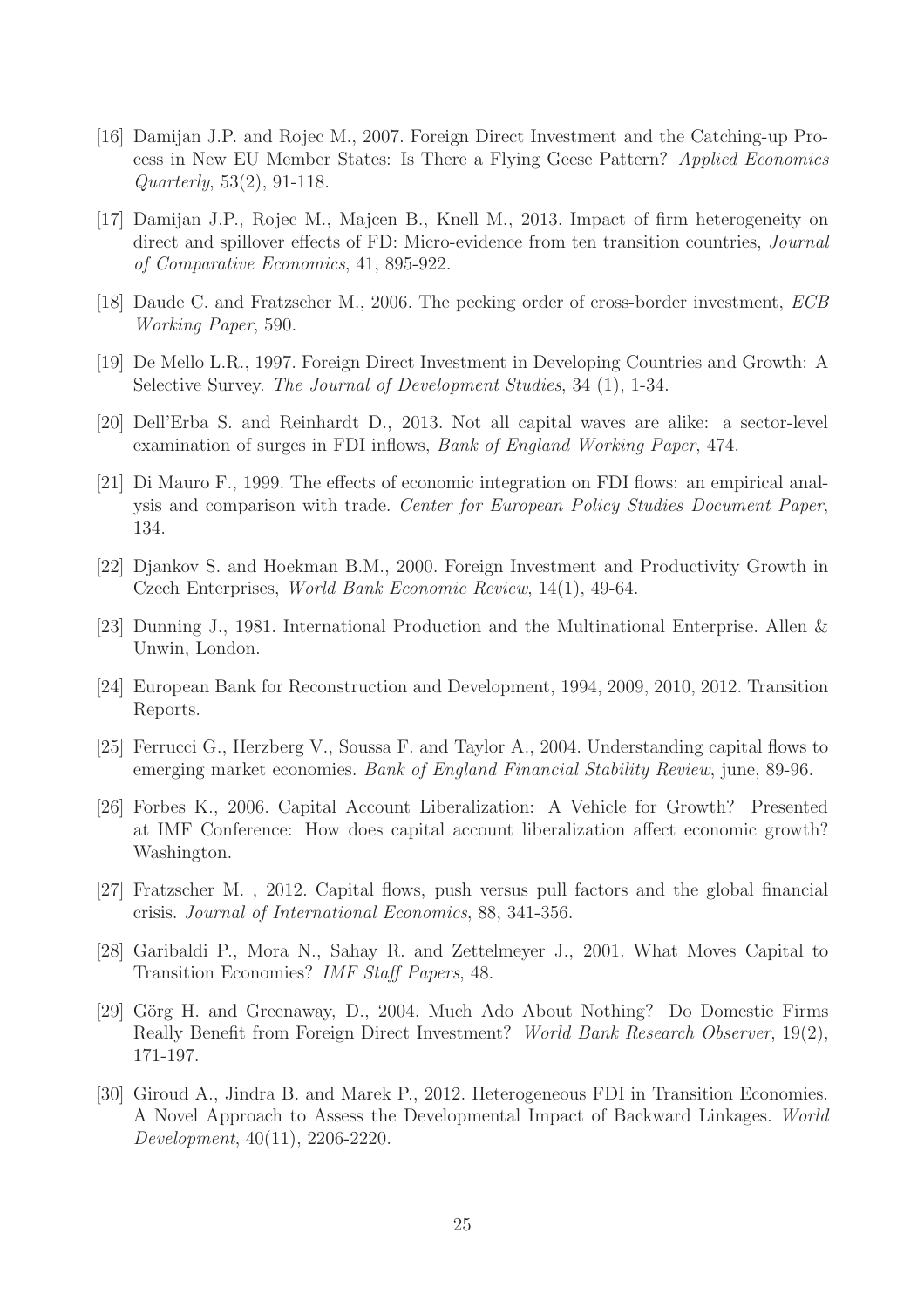- [31] Hejazi W. and Safarian E., 1999. Trade, foreign direct investment, and R & D spillovers. Journal of International Business Studies, 30, 491-511.
- [32] Helpman E., 1984. A simple theory of international trade with multinational corporations. Journal of Political Economy, 92, 451-471.
- [33] Holland D. and Pain, N., 1998. The Diffusion of Innovations in Central and Eastern Europe: A Study of the Determinants and Impact of Foreign Direct Investment. NIESR Discussion Paper, 137.
- [34] International Monetary Fund (IMF), 2009. Balance of Payments Manual.
- [35] International Monetary Fund (IMF), 2011. International capital flows: reliable or fickle? World Economic Outlook "Tensions from the two-speed recovery", April 2011, 125-163.
- [36] International Monetary Fund (IMF), 2011. Statistical Appendix. World Economic Outlook "Slowing growth, rising risks", September 2011.
- [37] International Monetary Fund (IMF), 2014. Statistical Appendix. World Economic Outlook, April 2014.
- [38] Jevčák A., Setzer R. and Suardi M., 2010. Determinant of Capital Flows to the New EU Member States before and during the financial crisis. European Commission Economic Papers, 425.
- [39] Kikeri S. and F. Kolo, 2005. Privatization: Trends and Recent Developments. World Bank Working Paper Series, 3765.
- [40] King R. and Levine R., 1993. Finance and growth: Schumpeter might be right. Quarterly Journal of Economics, 108, 717-738.
- [41] Kleibergen F. and Paap R., 2006. Generalized Reduced Rank Tests Using the Singular Value Decomposition. Journal of Econometrics, 133, 97-126.
- [42] Kolasa M., 2008. How does FDI inflow affect productivity of domestic firms? The role of horizontal and vertical spillovers, absorptive capacity and competition. Journal of International Trade and Economic Development, 17(1), 155-173.
- [43] Kose A., Prasad E., Rogoff K. and Wie S., 2006. Financial Globalization: A Reappraisal. IMF Working Paper, 189.
- [44] Lall S., 1980. Vertical interfirm linkages in LDCs: An empirical study, *Oxford Bulletin* of Economics and Statistics, 42, 203-226.
- [45] Lane P.R. and Milesi-Ferretti G.M., 2007. Capital flows to Central and Eastern Europe, Emerging Markets Review, 8, 106-123.
- [46] Lim E.-G., 2001. Determinants of, and the relations between Foreign Direct Investment and Growth: A summary of the recent literature, IMF Working Paper, 175.
- [47] Lyroudi K., Papanastasiou J., Vamvakidis A., 2004. Foreign Direct Investment And Economic Growth In Transition Economies, South Eastern Europe Journal of Economics, 1, 97-110.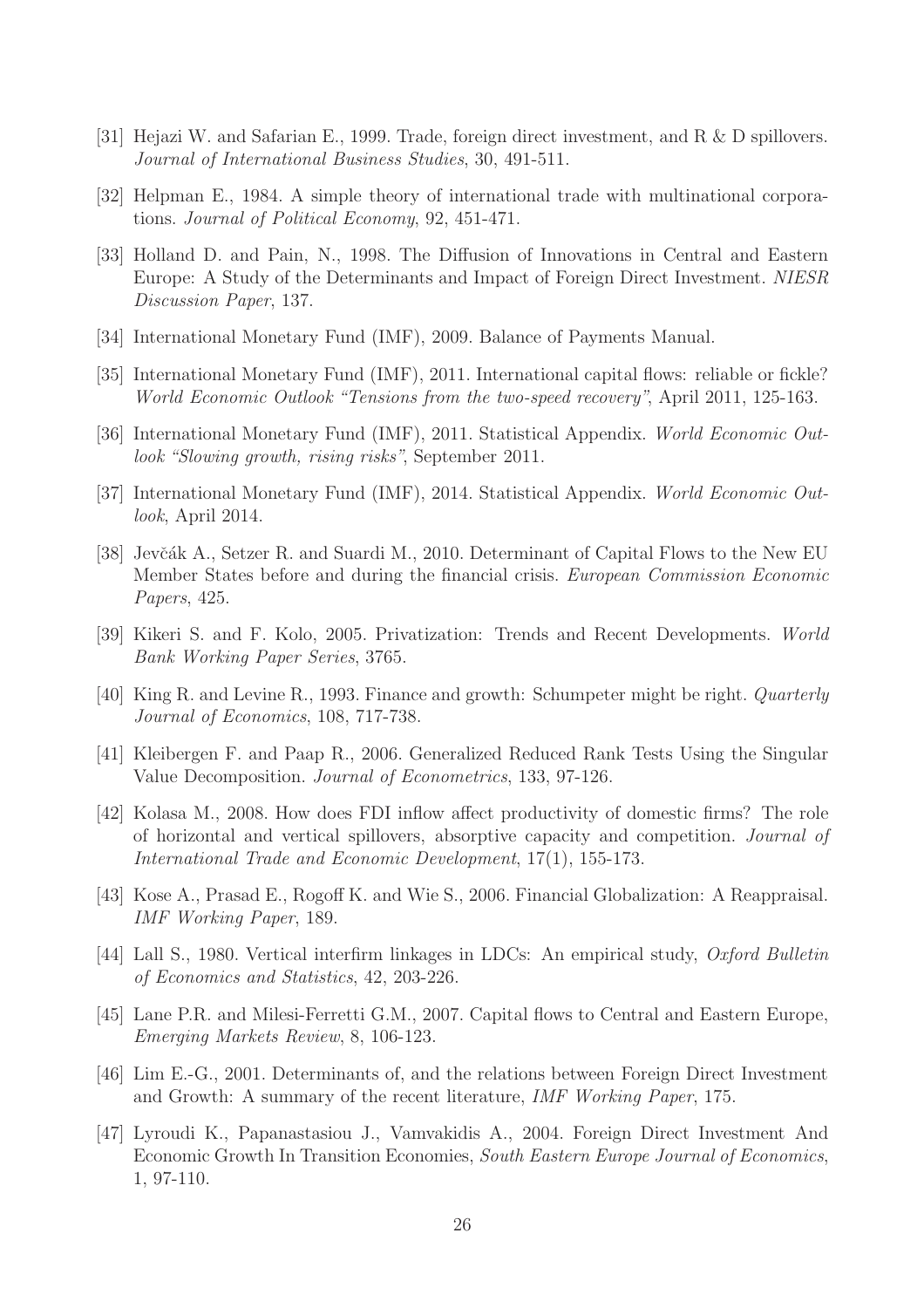- [48] Mencinger J., 2003. Does Foreign Direct Investment Always Enhance Economic Growth?  $Kyklos, 56(4), 491-508.$
- [49] Meyer K. E., 1999. Direct Investment in Economies in Transition. Edward Elgar, Aldershot.
- [50] Nath H. K., 2009. Trade, Foreign Direct Investment, and Growth: Evidence from Transition Economies, Comparative Economic Studies, 51(1), 20-50.
- [51] Nelson R. and Phelps E., 1966. Investment in humans, technological diffusion, and economic growth. American Economic Review: Papers and Proceedings, 61, 69-75.
- [52] OECD, 1996. OECD Benchmark Definition of Foreign Direct Investment, Third edition.
- [53] Prasad E., Rogoff K., Wei S. and Kose M.A., 2003. Effects of Financial Globalization on Developing Countries: Some Empirical Evidence. IMF Occasional Paper, 220.
- [54] Resmini L., 2000. The Determinants of Foreign Direct Investment in the CEECs, Economics of Transition, 8 (3), 665-689.
- [55] Sapienza E., 2009. FDI and Growth in Central and Southern Eastern Europe, DSEMS (Dipartimento di Scienze Economiche, Matematiche e Statistiche) Working Paper, UniversitA degli Studi di Foggia, 12.
- [56] Stock, J. H. and Watson, M. W., 1999. Forecasting Inflation. Journal of Monetary Economics, 44, 293-335.
- [57] Weber E., 2011. Foreign and domestic growth drivers in Eastern Europe, Economic Systems, 35, 512-522.
- [58] Wheeler D. and Mody A., 1992. International Investment Location Decisions: The Case of U.S. firms. Journal of International Economics, 33, 57-76.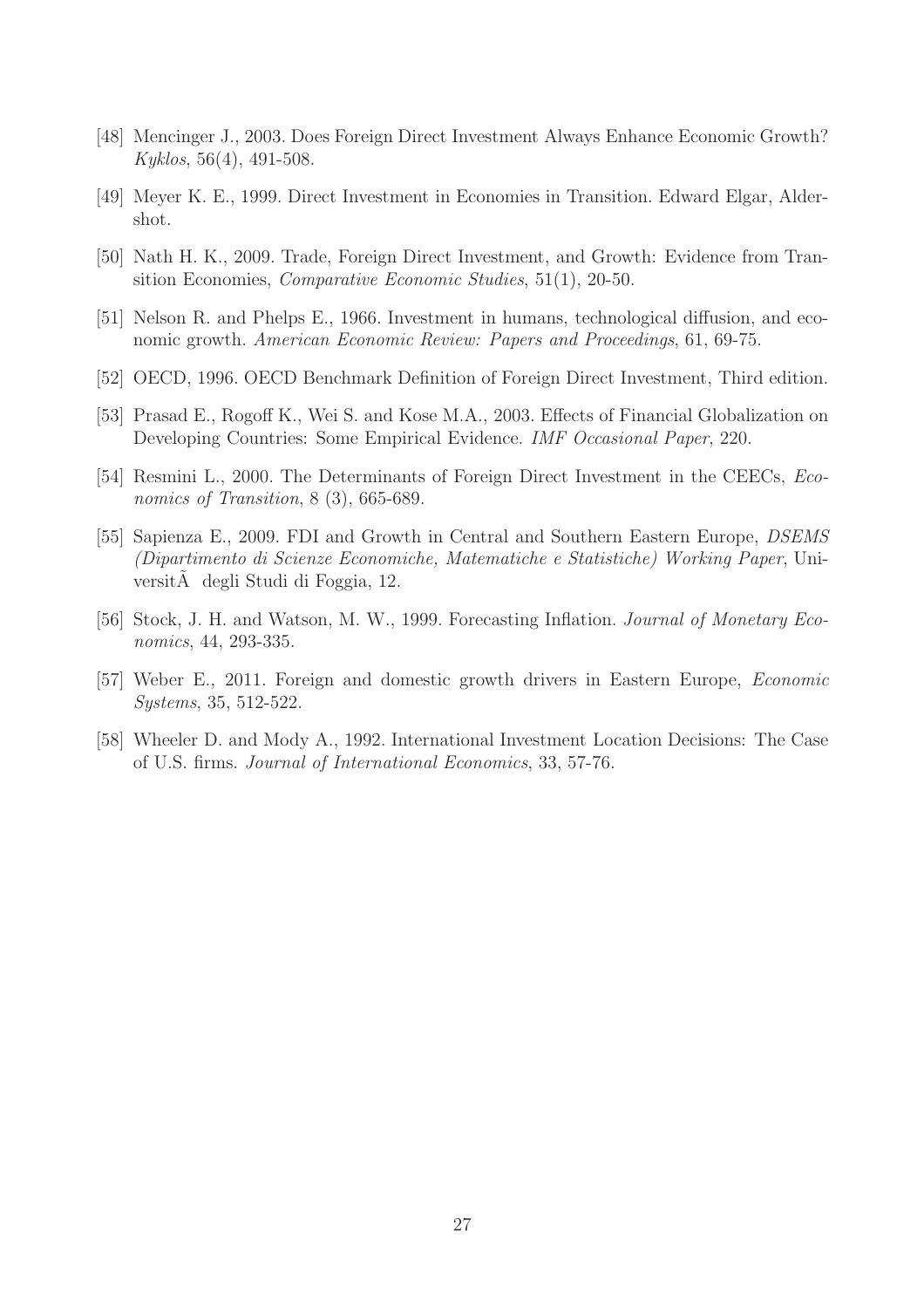## Appendix

| Variable                 | <b>Sources</b>         | <b>Definition</b>                                               |
|--------------------------|------------------------|-----------------------------------------------------------------|
| GDP                      | Eurostat               | GDP in volumes (millions of euros, seasonally adjusted).        |
| FDI                      | Eurostat               | Net foreign direct investment flows in the reporting economy    |
|                          |                        | (millions of euros). Authors' calculation ( $\%$ of GDP).       |
| Schooling                | WDI, World Bank        | Secondary school enrollment rate $(\%$ , gross).                |
| Inflation                | Eurostat               | HICP overall index (seasonally adjusted).                       |
| Government consumption   | Eurostat               | Government consumption (% GDP).                                 |
| Telephones               | Eurostat               | Number of main telephone lines.                                 |
| Domestic credit          | National Central Banks | Domestic credit to private sector $(\%$ GDP).                   |
| to private sector        |                        |                                                                 |
| Trade freedom            | Index of economic      | Composite measure of the absence of tariff and non-tariff       |
|                          | freedom                | barriers affecting imports and exports of goods and services;   |
|                          |                        | index going from 0 (trade barriers) to 100 (free trade).        |
| Investment freedom       | Index of economic      | Index going from $0$ (restrictions on investments) to $100$ (no |
|                          | freedom                | constraints on the flow of investment capital).                 |
| Property rights          | Index of economic      | Ability to accumulate private property and wealth; index        |
|                          | freedom                | going from $0$ (bad) to $100$ (good).                           |
| Corruption               | Index of economic      | Index going from $0$ (very corrupt government) to $100$ (very   |
|                          | freedom                | little corruption).                                             |
| Large-scale              | BERD,                  | Index going from 1 (little private ownership) to 4 (more        |
| privatisation            | Transition indicators  | than 50 per cent of state-owned enterprise and farm assets      |
|                          |                        | in private ownership).                                          |
| Banking reform and       | BERD,                  | Index going from 1 (Little progress beyond establishment        |
| interest rate            | Transition indicators  | of a two-tier system) to 4 (Significant movement of banking     |
| liberalization index     |                        | laws and regulations towards BIS standards).                    |
| Competition policy index | BERD,                  | Index going from 1 (no competition legislation and              |
|                          | Transition indicators  | institutions) to 4 (significant enforcement actions to reduce   |
|                          |                        | abuse of market power and to promote a competitive              |
|                          |                        | environment).                                                   |
| Securities markets and   | BERD,                  | Index going from 1 (little progress) to 4 (Securities laws      |
| non-bank financial       | Transition indicators  | and regulations approaching IOSCO standards; substantial        |
| institutions index       |                        | market liquidity and capitalisation; well-functioning non-      |
|                          |                        | bank financial institutions and effective regulation.           |
| Euro area business cycle | <b>OECD</b>            | Output gap of the economy, euro area 15.                        |
| Government bond yields   | Eurostat               | 10 year government bond yields.                                 |

#### <span id="page-29-0"></span>Table 7: Data sources.